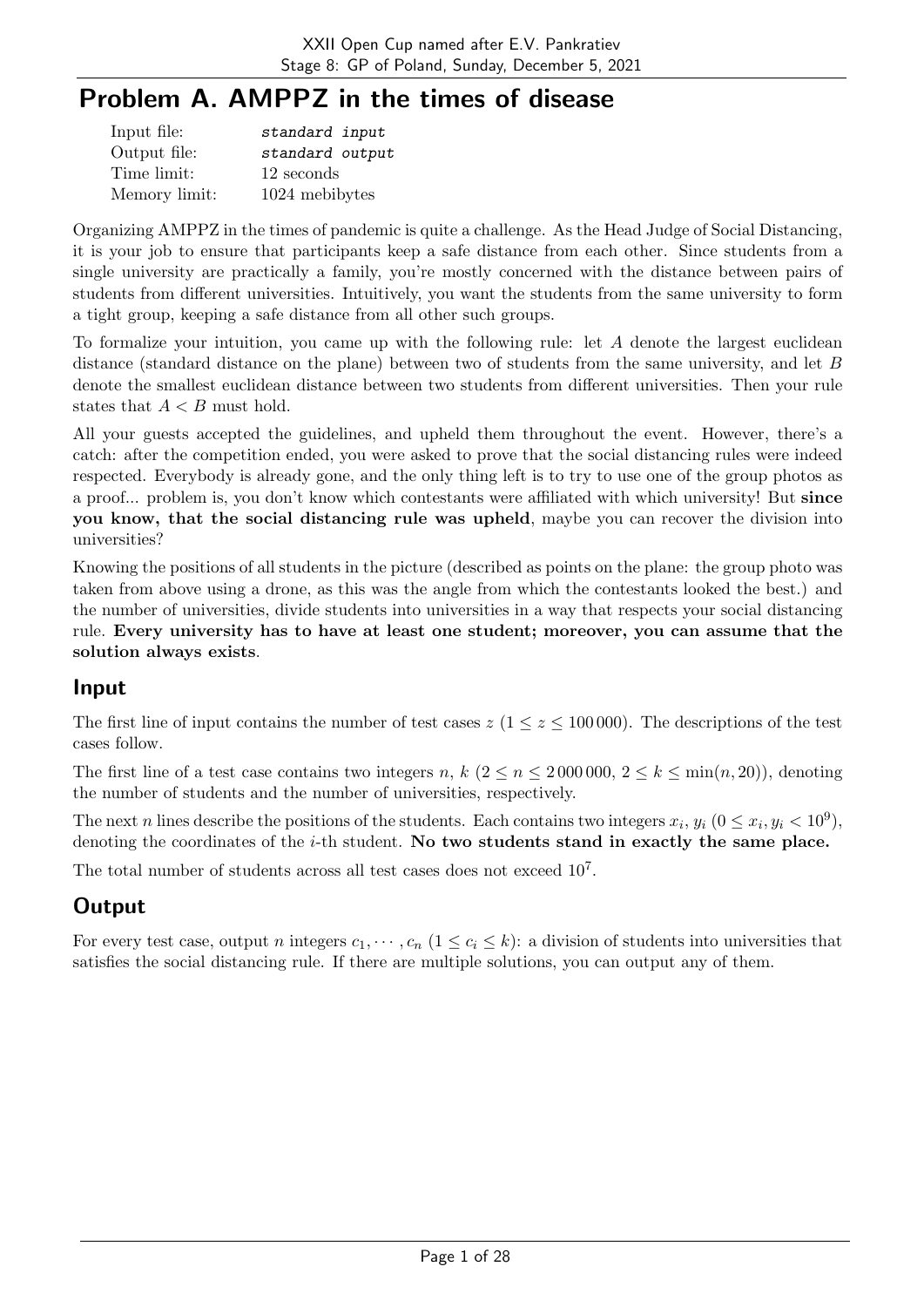| standard input                             | standard output |
|--------------------------------------------|-----------------|
| $\ensuremath{\mathsf{3}}$                  | 1 1 2           |
| 3 <sub>2</sub>                             | 4 1 3 2         |
| $0\quad 0$                                 | 2 2 1 1 3 3 2 2 |
| $\mathsf{O}\xspace$<br>$\mathbf{1}$        |                 |
| 0 <sup>3</sup>                             |                 |
| 44                                         |                 |
| $\mathsf{O}\xspace$<br>$\mathsf{O}\xspace$ |                 |
| $\mathsf{O}$<br>$\mathbf{1}$               |                 |
| $\mathbf 0$<br>$\mathbf{1}$                |                 |
| $\mathbf{1}$<br>1                          |                 |
| 8 3                                        |                 |
| 3 <sub>1</sub>                             |                 |
| 4<br>$\mathbf{1}$                          |                 |
| 16                                         |                 |
| 26                                         |                 |
| 6 5                                        |                 |
| $\overline{7}$<br>6                        |                 |
| 3 <sub>2</sub>                             |                 |
| $\overline{2}$<br>4                        |                 |

## **Note**

Blank lines in the example input were added for readability. They are not present in the real input files. Below we show the sample test cases together with possible correct answers.

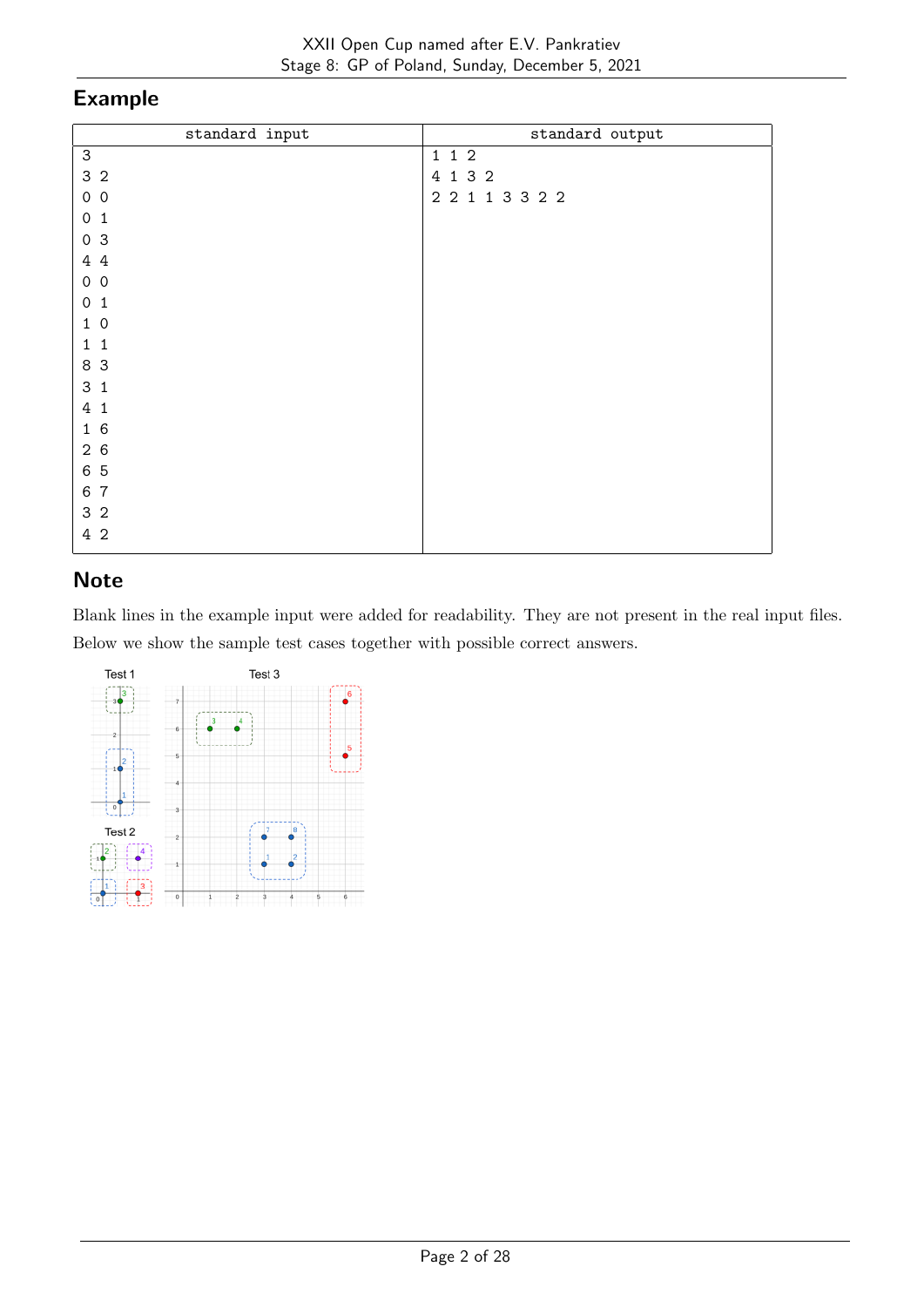# Problem B. Babushka and her pierogi

| Input file:   | standard input  |
|---------------|-----------------|
| Output file:  | standard output |
| Time limit:   | 6 seconds       |
| Memory limit: | 1024 mebibytes  |

Babushka Bajtmila is throwing a party! And the main dish served will be her famous *pierogi*.

There will be *n* plates available during the party, and Babushka plans to put exactly  $p_i$  pierogi on the *i*-th plate (all the values  $p_i$  are distinct). Though the task seemed too heavy for an old lady, Bajtmiia has stood up to the challenge and almost instantly prepared all of the pierogi needed, divided among  $n$ plates with  $(p_1, \ldots, p_n)$  pierogi. Next, Bajtmila has distributed the plates among the plates. However, she soon realized that while she got the numbers right, she messed up the order of the plates.

Bajtmila is quite tired and is only willing to perform one type of operation: she can choose two plates numbered  $i$  and  $j$ , and swap the amounts of pierogi on each plate. In other words, if there are  $x$  pierogi at the plate i, and y pierogi at the plate j, then after this operation there will be y pierogi at the plate i, and x pierogi at plate j. Such an operation takes exactly  $|x - y| + C$  seconds to perform – C seconds for finding a proper spoon, and 1 second for each of pierogi moved.

The party is about to start very soon! Now, Bajtmila won't allow you to touch anything in the kitchen, but she has put her trust in your algorithmic skills. She asked you to find a sequence of operations restoring the desired order of numbers, and must do it in the shortest time possible. Can you help Bajtmiła?

#### Input

The first line of input contains the number of test cases  $z$  ( $1 \leq z \leq 1000$ ). The descriptions of the test cases follow.

The first line of each test case consists of two numbers *n* and  $C$  ( $1 \le n \le 200000, 1 \le C \le 10^9$ ) with their meaning described in the statement above.

Next *n* lines describe consecutive plates. The *i*-th line contains two numbers  $a_i$  and  $p_i$   $(1 \le a_i, p_i \le 10^9)$ indicating the current and the desired amount of pierogi on  $i$ -th plate respectively.

In each test case, numbers  $a_i$  are distinct. Furthermore, the sets  $\{a_1, a_2, ..., a_n\}$  and  $\{p_1, p_2, ..., p_n\}$  are the same.

The sum over values  $n$  in all test cases does not exceed  $1\,000\,000$ .

## **Output**

For each test case, your output must match the following description:

In the first line, print two integers  $S$  and  $K$  – the total time and the number of operations in your solution respectively.

Next K lines of your output should describe your solution. In the k-th line print two numbers  $x_k$  and  $y_k$ , indicating that the k-th operation in your solution swaps the amounts of pierogi at  $x_k$ -th and  $y_k$ -th plate.

After all operations from your solution, the *i*-th plate must contain exactly  $p_i$  pierogi.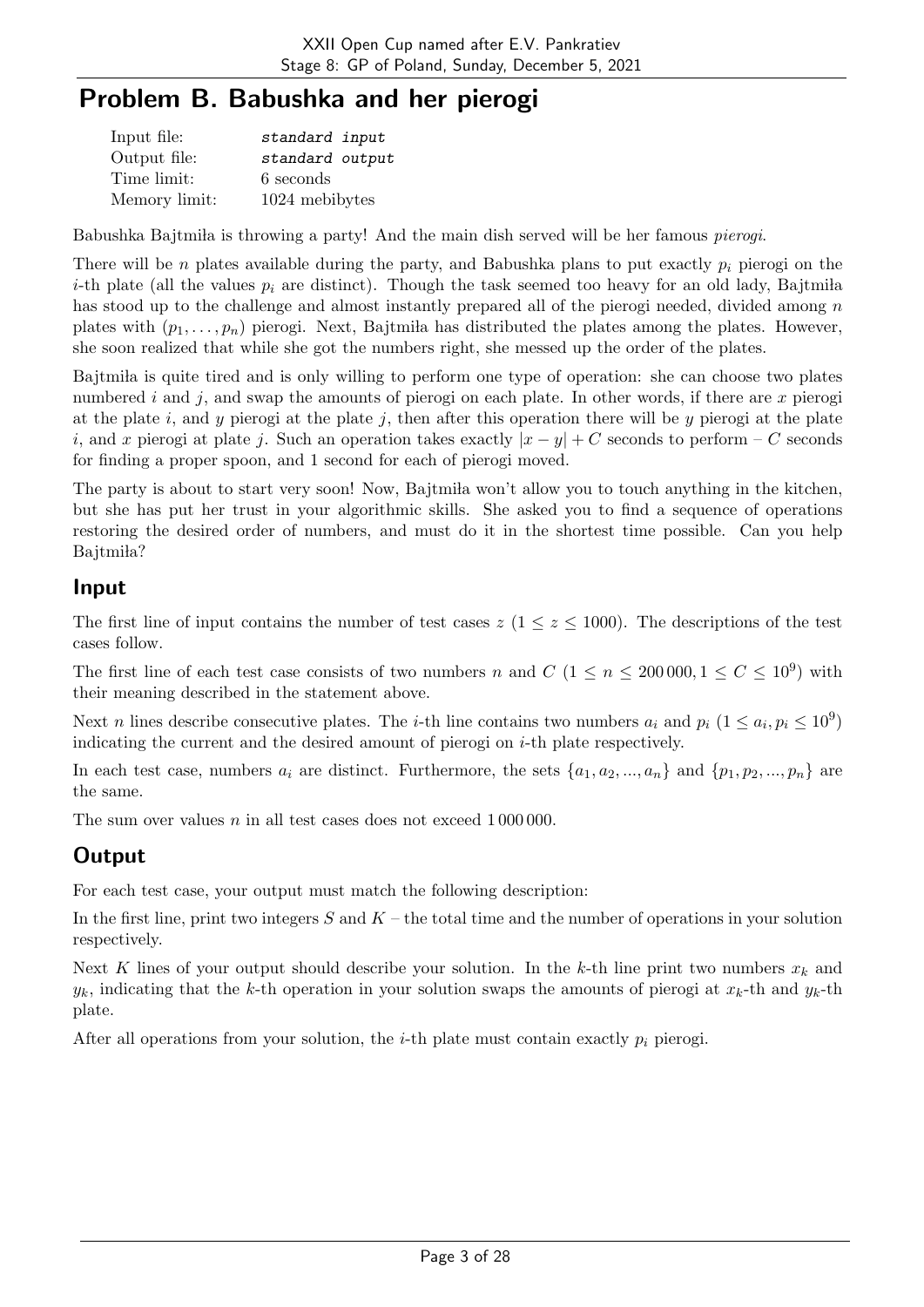| standard input | standard output |
|----------------|-----------------|
|                | 6 2             |
| 4 2            | 2 <sub>1</sub>  |
| 24             | 4 1             |
| 3 <sub>2</sub> |                 |
| 1 1            |                 |
| 4 3            |                 |

## **Note**

A sequence  $(2, 3, 1, 4)$  should become the sequence  $(4, 2, 1, 3)$ . We first perform the operation on the first two plates, obtaining the sequence  $(3, 2, 1, 4)$  at the cost  $|3 - 2| + 2 = 3$ . The second and final operation swaps the pierogis from the first and fourth plate, achieving the desired sequence  $(4, 2, 1, 3)$ . The cost of this operation is  $|3 - 4| + 2 = 3$ , and the total cost is 6, which is the minimal possible.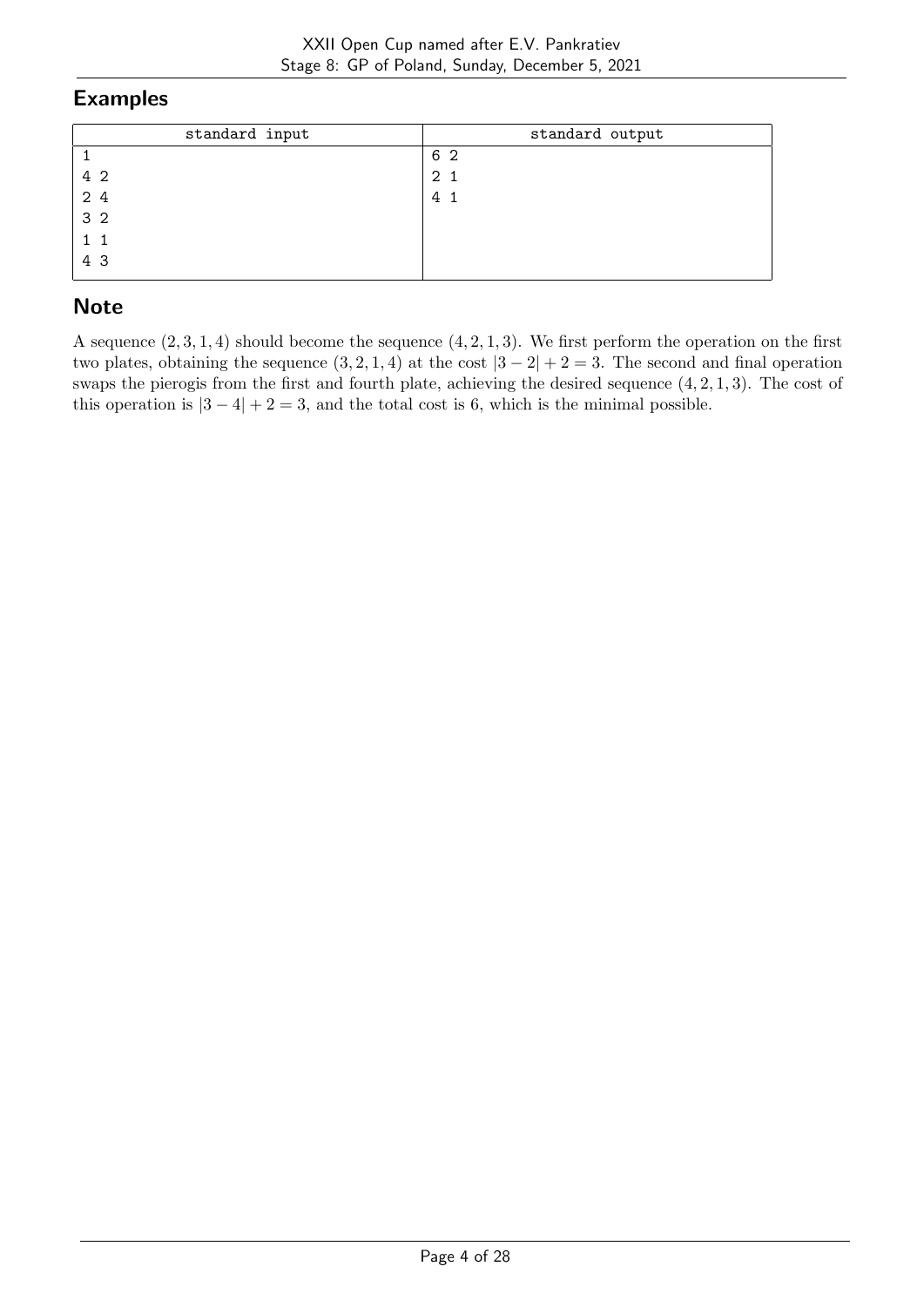# Problem C. Cake

| Input file:   | standard input  |
|---------------|-----------------|
| Output file:  | standard output |
| Time limit:   | 10 seconds      |
| Memory limit: | 1024 mebibytes  |

Once upon a time Babushka Bajtmila (known for the exception pierogi from problem B) baked a cake. She cut it into 2n rectangular pieces (two rows containing  $n$  pieces each) and put colour icing on the top of each piece. She looked at her masterpiece and was taken aback: the colour scheme looked absolutely awful.

Bajtmila decided that she needs to change the colour configuration to something better. Unfortunately, changing the locations of the pieces one by one is out of question: any attempt to take out a single piece out of the cake would inevitably make its sides chipped. Babushka Bajtmila would never serve her guests a cake which appears raggedly cut!

Fortunately, Bajtmila possesses a rectangular spatula which can fit exactly four pieces (in two rows containing two pieces each). She can therefore carefully take four such pieces out, rotate the spatula and insert them back from the opposite side. We can formally describe this operation as taking a 2 x 2 square and rotating it by 180 degrees.

Remembering your quick and efficient help in problem B, Babushka knew exactly what to do: she asked you to determine the minimum possible number of operations that would turn her initial frosting configuration into something nice. Of course, you did what any decent person would do in your place: you said you won't be able to help because the problem is not well-defined. Bajtmila expected that: she went to the whiteboard and draw one specific nice configuration and asked you to find the minimal number of operations to change her initial frosting configuration into this specific one.

It might have also happened that the granny (tired from moving all the pierogi in problem B) was mistaken and it is actually impossible to obtain the desired configuration. In such case you also need to notify her as soon as possible!

## Input

The first line of input contains the number of test cases  $z$  ( $1 \le z \le 10000$ ). The descriptions of the test cases follow.

The first line of a test case contains an integer  $n (2 \le n \le 500000)$ . The following two lines of input describe two rows of the initial frosting configuration. Each of them contains  $n$  integers from the range  $[1, 10^9]$  separated by single spaces — identifiers of frosting colours on the subsequent pieces of the cake. Note that a colour may appear more than once.

The next two lines describe the final configuration in the same format.

The total sum of  $n$  over all the test cases does not exceed  $2000000$ .

## **Output**

For each test case output a single integer — the minimum possible number of operations needed to achieve the final configuration. If it is not possible to achieve the desired outcome, print  $-1$ .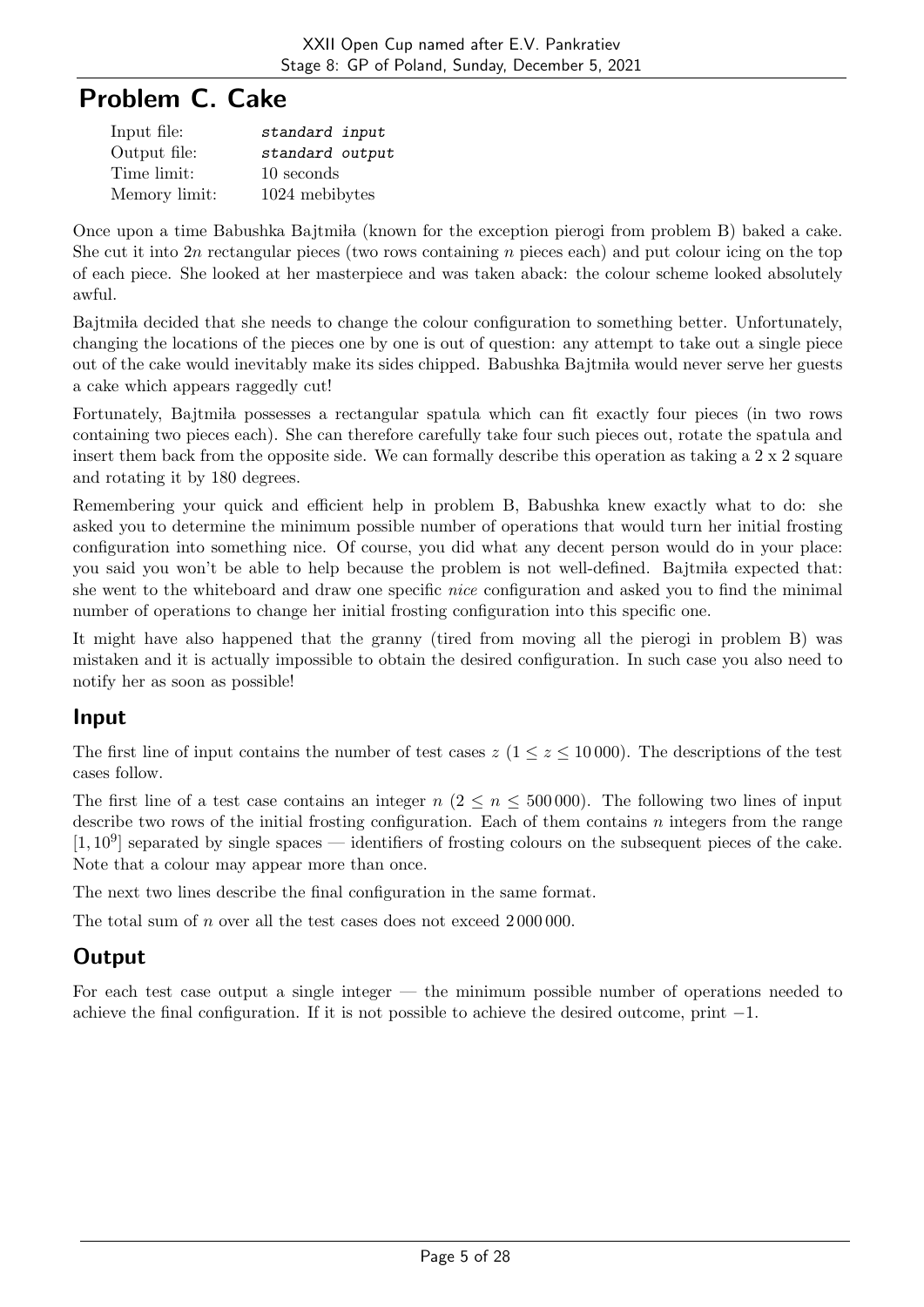| standard input | standard output |
|----------------|-----------------|
| $\mathbf{2}$   | 3               |
| 4              | $-1$            |
| 1 2 3 2        |                 |
| 4 3 1 3        |                 |
| 3 2 1 1        |                 |
| 2 3 4 3        |                 |
| $\mathbf{2}$   |                 |
| $1\quad2$      |                 |
| 3 4            |                 |
| 3 4            |                 |
| 1 <sub>2</sub> |                 |

#### **Note**

In the first test case the initial configuration is

1 2 3 2 4 3 1 3

We can achieve the desired configuration in three steps:

1. rotating the leftmost square,

3 4 3 2 2 1 1 3

2. rotating the rightmost square,

3 4 3 1 2 1 2 3

3. rotating the middle square.

3 2 1 1 2 3 4 3

It is not possible to achieve the desired configuration in the second test case.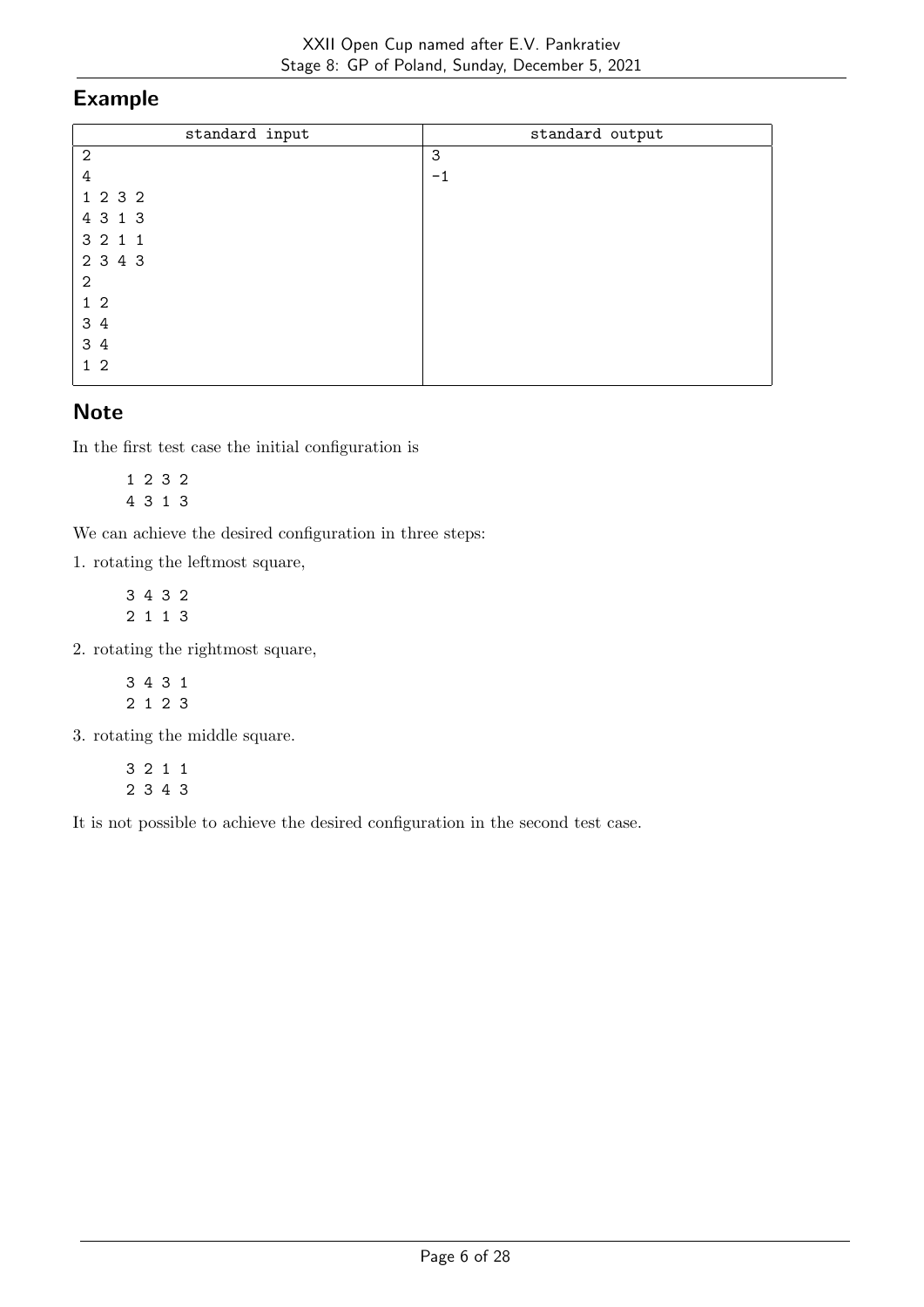# Problem D. Divided Mechanism

| Input file:   | standard input  |
|---------------|-----------------|
| Output file:  | standard output |
| Time limit:   | 3 seconds       |
| Memory limit: | 1024 mebibytes  |

The Bytegate machine is Bajtazar's newest invention. It consists of two parts, which – to quote enthusiastic Bajtazar – "are simply impossible to split apart!"... or so he thought. His two-year-old son Bajtus is just about to prove him wrong.

The initial state of mechanism can be described as an  $n \times m$  array, filled with characters A, B and dots. Characters A correspond to the first part of mechanism, characters  $B -$  the second part of mechanism, and dots mean empty spaces:

+-+-+-+-+-+ |B|B|A|A|.| +-+-+-+-+-+ |.|B|B|A|A| +-+-+-+-+-+ |A|.|B|B|A| +-+-+-+-+-+ |A|.|.|B|A| +-+-+-+-+-+ |A|A|A|A|A| +-+-+-+-+-+

Since the mechanism consists of two parts, the array contains at least one character A and at least one character B. Furthermore, both parts of the mechanism are connected, i.e. for any two A-cells there exists some path connecting these cells, passing only through other A-cells, with any two consecutive cells on this path sharing a common edge. The part B is connected in the same way.

Bajtu's plays with the machine by pulling part B in various directions. His play can be described as a sequence of  $q$  letters N, S, E, W – the directions of the consecutive moves (North, South, East and West, respectively). Each time, Bajtus' is pulling the component B in the chosen direction until any further pulling in that direction would cause the parts of the mechanism to overlap. If Bajtus' could continue that movement indefinitely, we say that the two parts have been split apart. It does not mean that Bajtus stopped messing with the mechanism at that moment – nonetheless, once split, the mechanism remains split forever. Determine if Bajtus' will actually split the mechanism during his play.

## Input

The first line of input contains the number of test cases  $z$  ( $1 \le z \le 1000$ ). The descriptions of the test cases follow.

The first line of each test case contains three integers  $n, m, q$   $(1 \leq n, m \leq 10, 1 \leq q \leq 100)$ . The next n lines describe the initial state of the mechanism. Each of these lines is a string of length  $m$  consisting of characters A, B and .. Both mechanism components are non-empty and connected.

The last line of each test case contains q characters belonging to the set  $\{N, S, E, W\}$ , describing Bajtus's moves.

# **Output**

For each test case print TAK if Bajtus' has split the mechanism. Otherwise, print a single word NIE.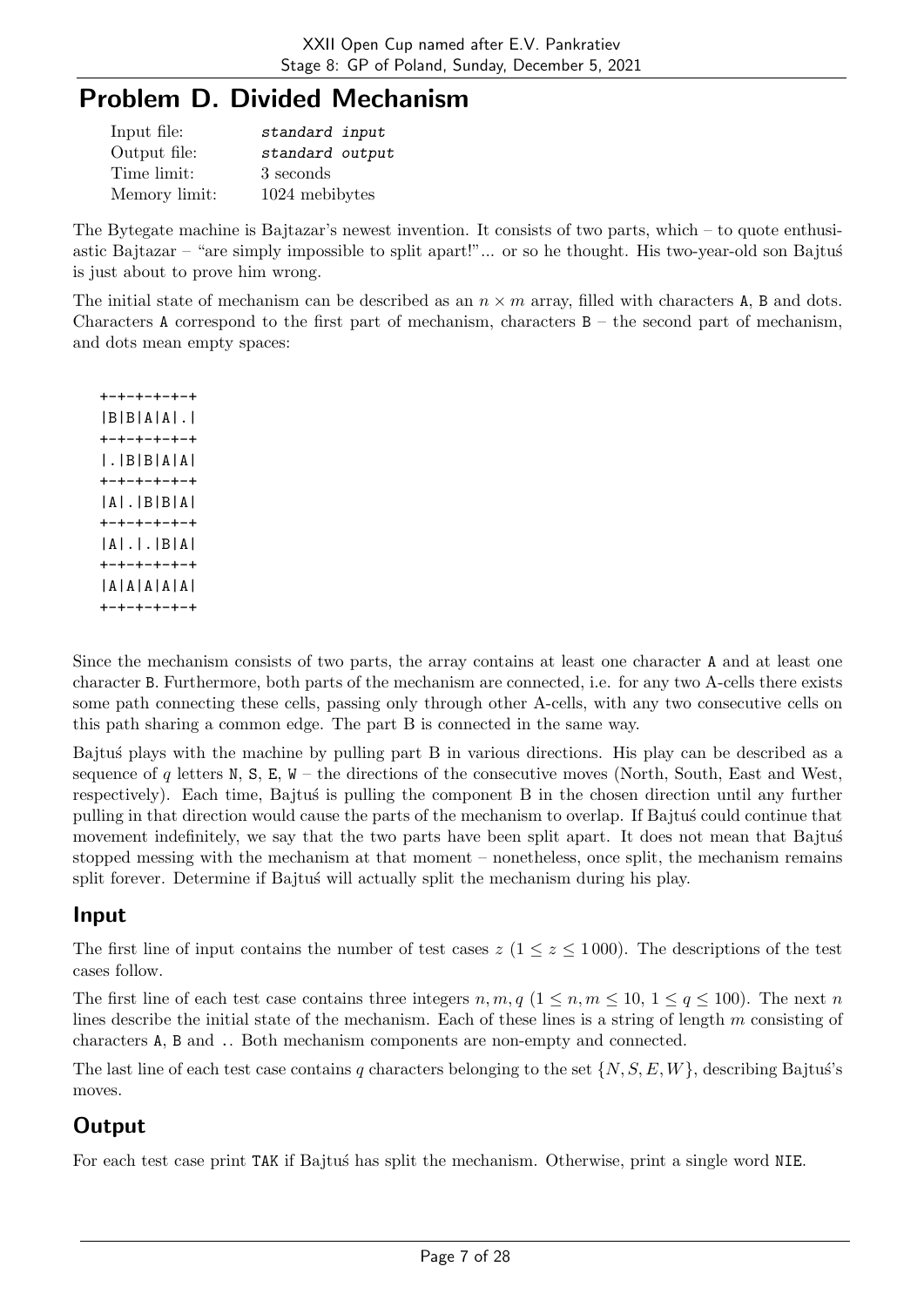| standard input     | standard output |
|--------------------|-----------------|
| 3                  | NIE             |
| 5 5 3              | TAK             |
| BBAA.              | NIE             |
| .BBAA              |                 |
| $\tt A$ . BBA      |                 |
| $A \cdot B A$      |                 |
| ${\tt AAAAA}$      |                 |
| WNW                |                 |
| 5 5 7              |                 |
| BBAA.              |                 |
| .BBAA              |                 |
| $\tt A$ . BBA      |                 |
| $\tt A \t\t\t. BA$ |                 |
| ${\tt AAAAA}$      |                 |
| WNWNSEN            |                 |
| 6 5 3              |                 |
| .                  |                 |
| .AAA.              |                 |
| .A.A.              |                 |
| AB                 |                 |
| .A.A.              |                 |
| .AAA.              |                 |
| SNE                |                 |
|                    |                 |

### **Note**

The final states of mechanism in the first and the third test case are:

+-+-+-+-+-+-+-+ |B|B|.|.|.|.|.| +-+-+-+-+-+-+-+ |.|B|B|.|A|A|.| +-+-+-+-+-+-+-+ |.|.|B|B|.|A|A| +-+-+-+-+-+-+-+ |.|.|A|B|.|.|A| +-+-+-+-+-+-+-+ |.|.|A|.|.|.|A| +-+-+-+-+-+-+-+ |.|.|A|A|A|A|A| +-+-+-+-+-+-+-+ +-+-+-+ |A|A|A| +-+-+-+ |A|B|A| +-+-+-+ |A|.|.| +-+-+-+ |A|.|A| +-+-+-+ |A|A|A|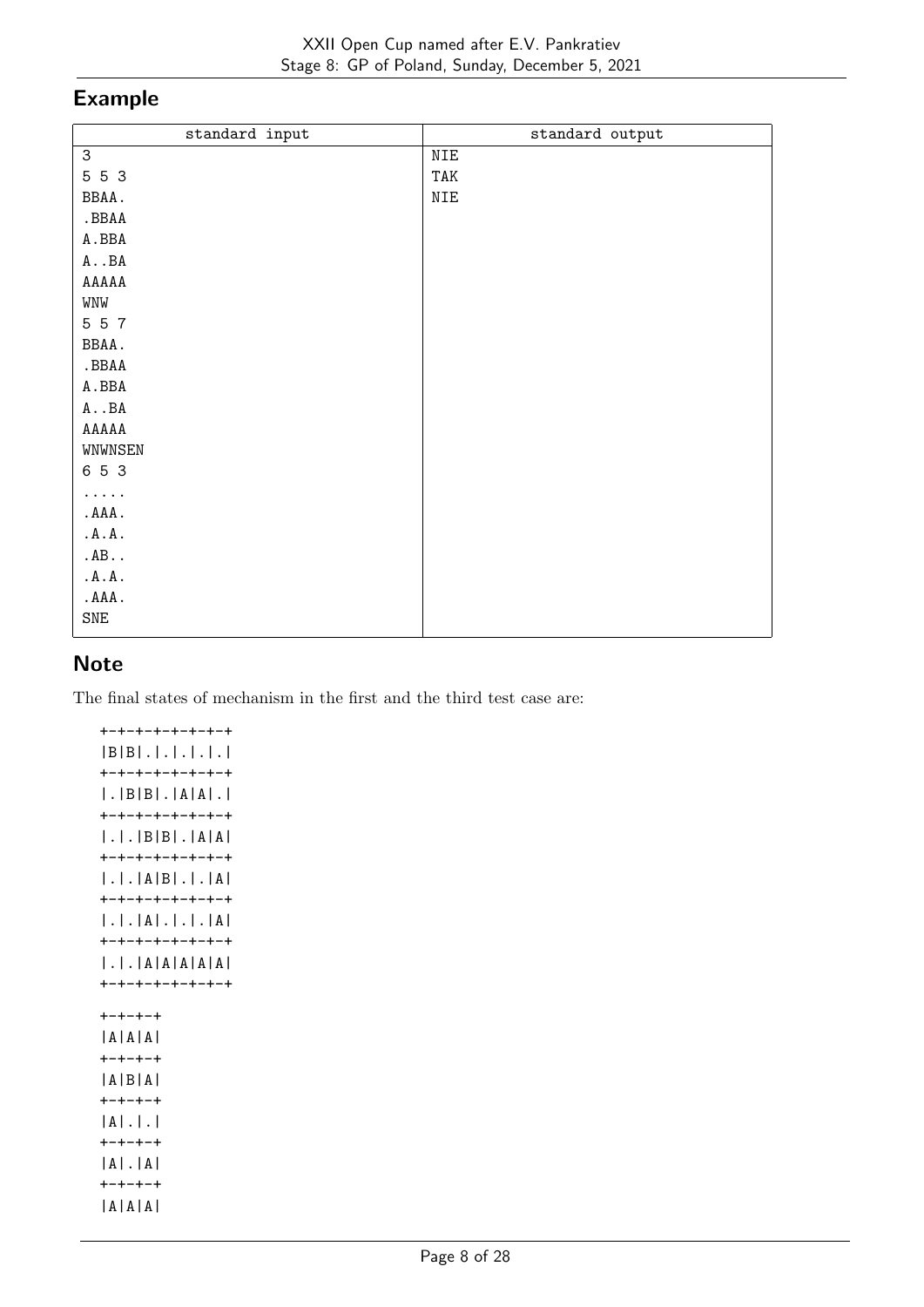+-+-+-+

In the second test case Bajtuś splits the mechanism in the fourth step.  $\;$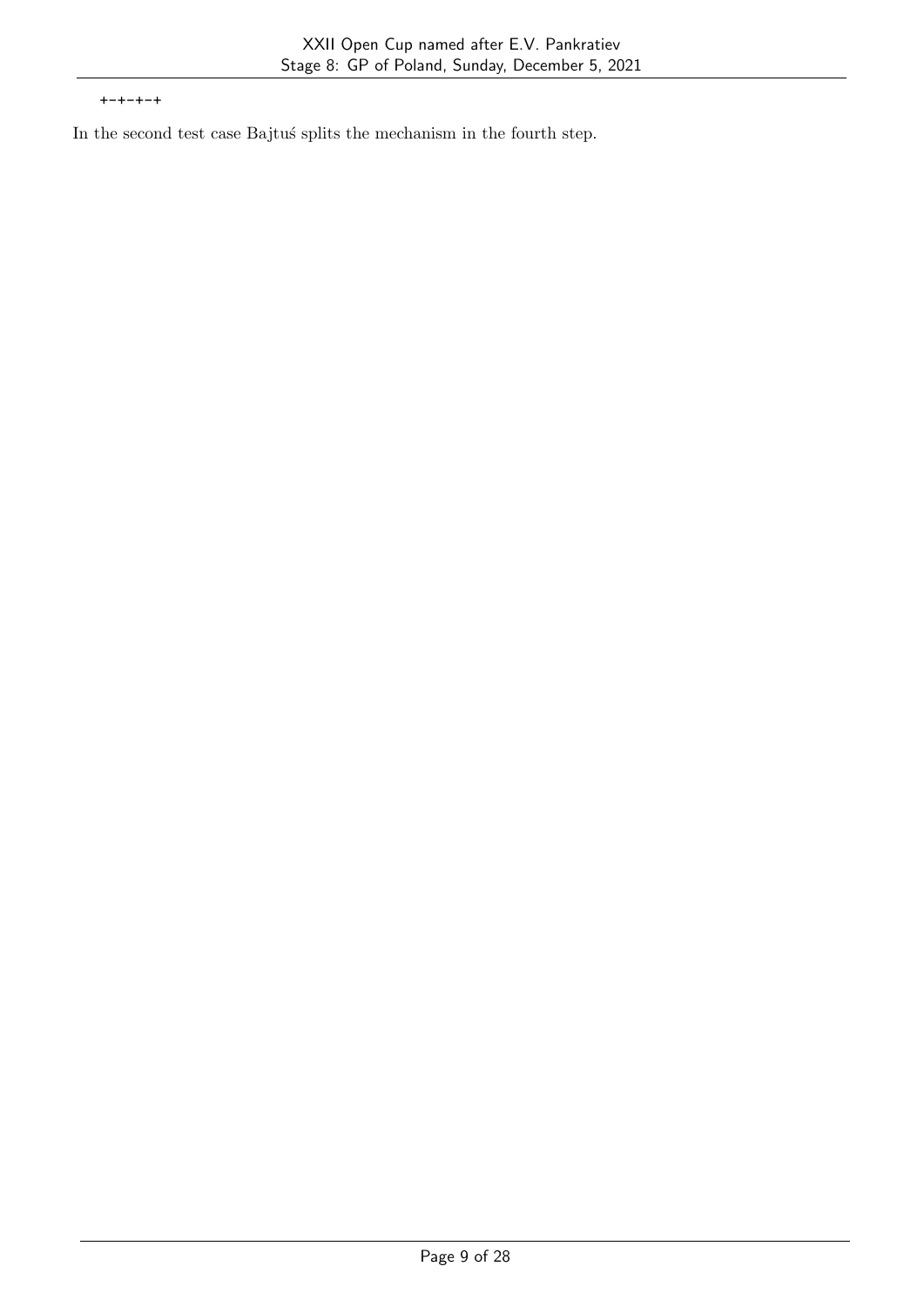# Problem E. Epidemic

| Input file:   | standard input  |
|---------------|-----------------|
| Output file:  | standard output |
| Time limit:   | 9 seconds       |
| Memory limit: | 1024 mebibytes  |

Byteland has just shut its borders, the reason being a new strain of bytebacterium detected in the neighbouring countries. Research shows that the new strain is not only highly contagious, but also does not trigger any response of the Bytelanders' immune systems, so any person once infected will remain so – and will continue to infect others – lifelong (or, at the least, until an effective cure is discovered).

To contain the spread of bytebacterium, the Bytelandish government introduced far-reaching restrictions and launched the National Invigilation System, allowing to monitor all social interactions in the country. It was announced that the restrictions will only get lifted once it becomes certain that nobody, except for people who have been put under quarantine, is infected with bytebacterium. As the country's most renowned data science expert, you were entrusted with analyzing data from the invigilation system and determining when the restrictions can indeed get lifted.

There are  $n$  people in Byteland and, initially, any one of them can either be healthy or infected with bytebacterium. After the borders get shut,  $k$  events take place one after another, of the following types:

- You learn from the invigilation system that some group of people meets. If any of them is infected, all of them become infected as well (and will remain so indefinitely). Such a social contact is the only possible way to catch the disease (contrary to initial press reports, becoming sick due to touching infected surfaces is actually impossible).
- A given person performs bytebacterium test and the result is negative.
- A given person performs bytebacterium test and the result is positive. Such a person is immediately put under quarantine and will not participate in any social contacts from then on (although it might happen that another test is later still performed to them). You might wonder why anyone would perform a bytebacterium test on such a person, when it is clear that its result must be positive. The author of this problem has issued a relevant enquiry to Byteland's Ministry of Health, but got notified that the statutory time for response has been prolonged by three months due to the complex nature of the case at hand.
- You receive a query from the health minister to determine if the restrictions can already be abolished, i.e. whether all the information gained so far makes it possible to prove that nobody – except for the quarantined people – can be infected. If any individual might still possibly be infected, you need to provide an example of such a person, with accordance to the ministry's guidelines (described in the \*Output\* section).

Your solution must implement an **online** algorithm  $-$  that is, you need to be able to answer each query right after you receive it, without reading any later sections of the input.

## Input

Correct interpretation of the input data will depend on the current value of the variable shift. At the beginning of each test case, the variable shift is initialized as 0, while its later values will depend on the answers returned by your program. Such input format is meant to ensure that your implementation answers each query immediately after reading it.

The decoding function is defined as follows:

decode (p) =  $((p - 1 + shift) mod n) + 1$ ,

where p is an integer satisfying  $1 \le p \le n$ , while mod is the operation of taking the remainder of integer division.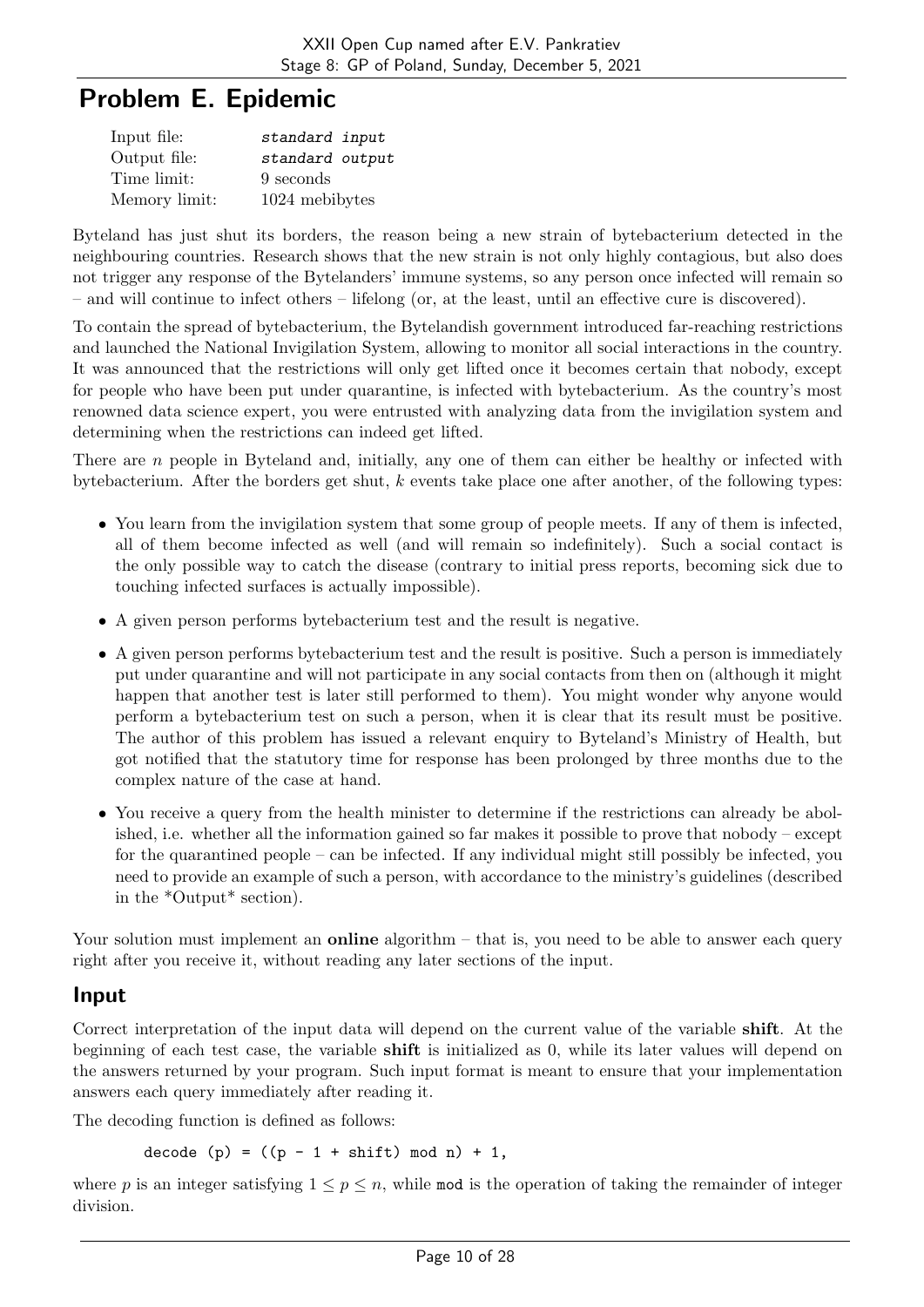The first line of input contains the number of test cases  $z$  ( $1 \le z \le 1000$ ). The descriptions of the test cases follow.

The first line contains two integers n and  $k$  ( $1 \le n \le 500000$ ,  $1 \le k \le 1000000$ ), denoting the number of people and the number of events respectively. People are numbered from 1 to  $n$ .

The next  $k$  lines describe the consecutive events, each taking one of the following forms:

- Letter K and an integer  $c (2 \leq c \leq n)$ , followed by c distinct integers  $p_1, \ldots, p_c$   $(1 \leq p_i \leq n) a$ social contact in which c people with identifiers  $decode(p_1), \ldots, decode(p_c)$  participate.
- Letter N followed by an integer  $p(1 \leq p \leq n)$  person number  $decode(p)$  takes a bytebacterium test which gives the negative result.
- Letter P followed by an integer  $p(1 \leq p \leq n)$  person number  $decode(p)$  takes a bytebacterium test which gives the positive result. This person is immediately put under quarantine and will not participate in any social contacts from that moment on (while any further test performed on this person will inevitably give the positive result as well).
- Letter Q followed by an integer  $p(1 \leq p \leq n)$  the ministry's inquiry with the \*starting value\* (see \*Output\* section) equal to  $decode(p)$ .

The sums of values of  $n$  and  $k$  over all test cases do not exceed 500 000 and 1 000 000 respectively. The sum of values of c over all queries of all test cases does not exceed 1000000.

## **Output**

For each test case, output one line per each query (the type Q event) appearing in this test case.

If, at the moment of the  $i$ -th query, it can be proven that it is impossible for anybody (except for the quarantined individuals) to be infected, the  $i$ -th line should contain the word TAK (it might happen that at some point all Bytelanders are under quarantine. Of course, in such case this statement becomes trivially true and your program should print TAK). In such case, the variable shift changes its value to 0.

Otherwise, the *i*-th line should contain the word NIE followed by a single integer. If  $decode(p)$  is the starting value of the query, the integer should be the identifier of the *first person in the sequence*  $(decode(p), decode(p)+1, \ldots, n, 1, 2, \ldots, decode(p)-1)$  who might possibly be infected with bytebacterium but is not quarantined. This number becomes the new value of the variable shift.

Note that:

- The variable shift does not change its value on the events of type K, N or P.
- The positive and negative test results always describe a believable scenario. That is, for each test case there exists at least one set of initially infected people, for which the event sequence described on the input does not contain any contradictions.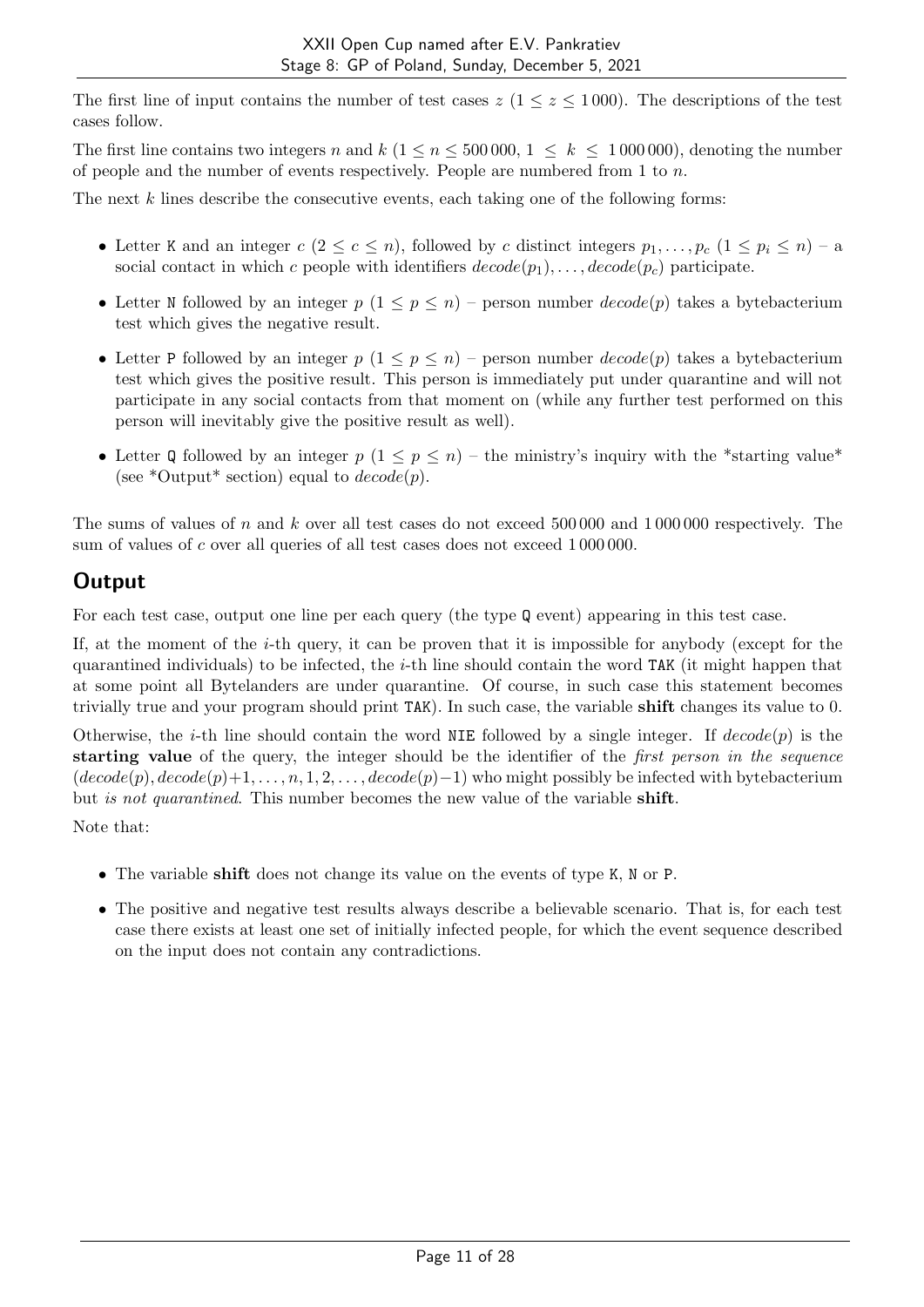| standard input | standard output |
|----------------|-----------------|
| $\mathbf{1}$   | NIE 5           |
| 6 14           | NIE 1           |
| K 3 3 4 5      | TAK             |
| K 2 6 5        | TAK             |
| N <sub>3</sub> |                 |
| Q <sub>3</sub> |                 |
| $P_1$          |                 |
| K 2 6 2        |                 |
| P 6            |                 |
| $Q_4$          |                 |
| P 6            |                 |
| K 2 1 3        |                 |
| N 3            |                 |
| $Q_4$          |                 |
| N <sub>2</sub> |                 |
| Q <sub>1</sub> |                 |
|                |                 |

## **Note**

After decoding, the input shown above looks as follows:

# **Note**

• Before the first query, individuals 3, 4 and 5 meet, then individuals 5 and 6 meet, then person 3 gets a negative test result. Upon receiving the first query, we can – using all the information collected so far – derive the following conclusions (beginning at the query's  $*$ starting value $*$  3). Person 3 must be healthy (he just got a negative test result). Person 4 must also be healthy (she could not have been infected at the time of the first meeting, because otherwise she would have infected individuals 3 and 5, which would yield a contradiction with the negative test result later obtained by person 3; since then, person 4 has had no possibility of getting infected, so she must be healthy at the moment). Person 5 might possibly be infected (he must have been healthy when he met with 3 and 4, but he later met with person 6 whose health status cannot be derived from the available information). The answer is therefore NIE 5 and \*shift\* changes its value to 5.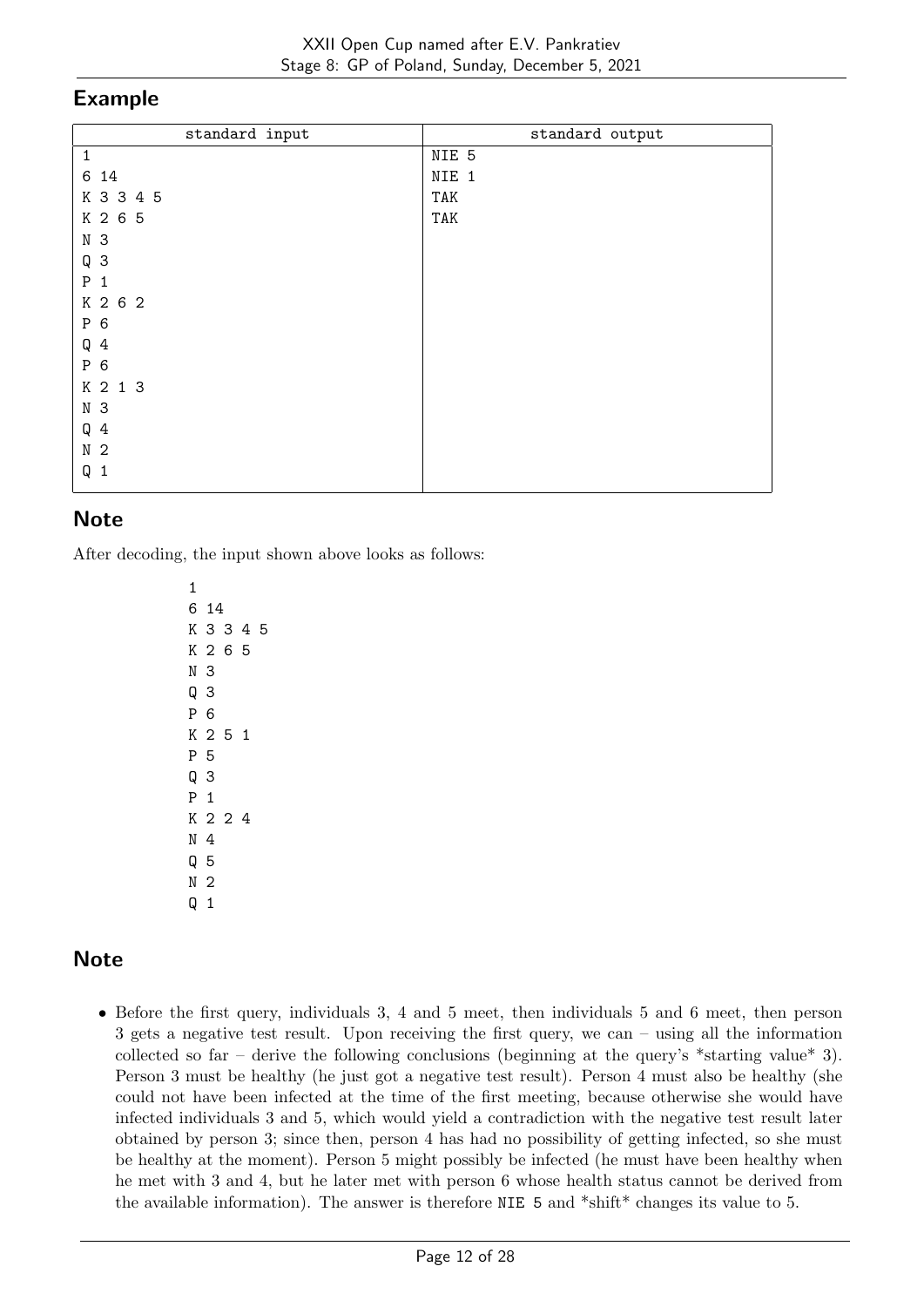- After the first query, person 6 gets a positive test result, then individuals 1 and 5 meet, then person 5 gets a positive test result. Upon receiving the second query, we can – using all the information collected so far – derive the following conclusions (beginning at the query's \*starting value\* 3). 3 and 4 must be healthy. 5 and 6 are under quarantine. Person 1 might be infected (actually, we can even be sure that she \*must be\* infected, but your program does not need to distinguish between these two cases). The answer is therefore NIE 1 and \*shift\* changes its value to 1.
- Afterwards, person 1 gets a positive test result, then individuals 2 and 4 meet, then person 4 gets a negative test result. Upon receiving the second query, we can derive the following conclusions (beginning at the starting value 5). Individuals 5, 6 and 1 are under quarantine. Person 2 must be healthy because of the negative test result obtained by person 4. Individuals 3 and 4 must also be healthy. The answer is therefore TAK, because it can be proven that all non-quarantined people  $(2, 1)$ 3 and 4) must be healthy. The variable shift changes its value to 0.
- After the third query, person 2 gets a negative test result. As you can easily observe, this part of the input is de facto irrelevant: after the first TAK answer, the answers TAK must follow until the end of given test case.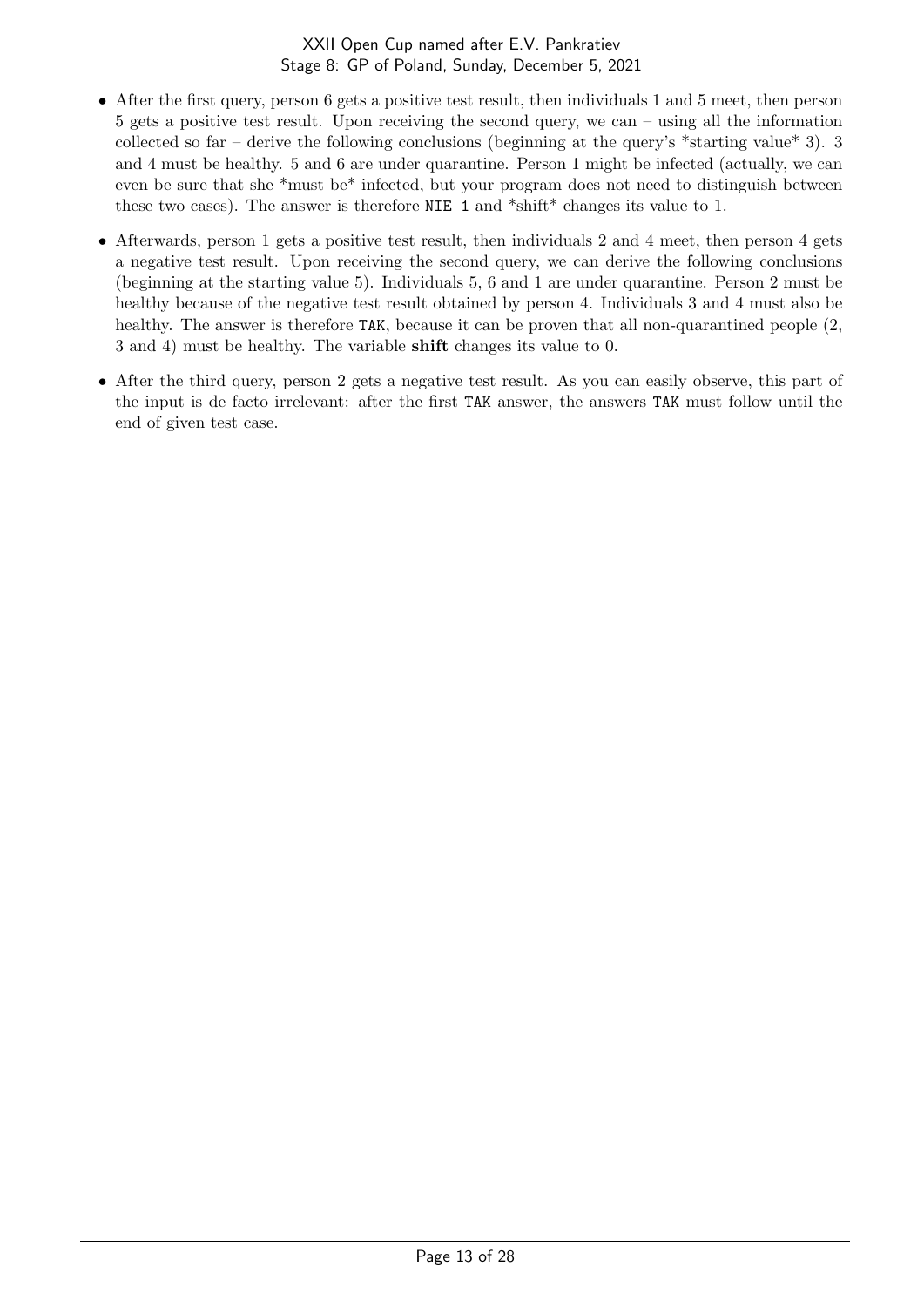# Problem F. Fence

| Input file:   | standard input  |
|---------------|-----------------|
| Output file:  | standard output |
| Time limit:   | 3 seconds       |
| Memory limit: | 1024 mebibytes  |

Bajtazar is widely believed to be the greatest scrooge in the whole borough. One can find many examples to support this claim, and the least important one of them is that his estate has not even got a fence. However, Bajtazar has recently found  $n$  old planks in his basement, so he decided to build at least a fragment of a hoarding.

He stacked the planks one over the other such that their consecutive lengths were  $a_1, \ldots, a_n$ . He took the first one, cut out a fragment of length  $b$ , and nailed it as the leftmost piece of the fence. Then, he cut out the next fragment of length  $b$ , and nailed it next to the previous one. He continued doing so until what was left in his hands was a piece of length  $c (1 \leq c \leq b)$ . Well, this one might seem a little bit too short, but it would be a pity if such a good plank went to waste, he thought... and added it to the fence as well. He then took the second plank from the stack, then the next one, and repeated the whole procedure for each one of them.

When the job was done, Bajtazar looked at the result... and concluded that using those shorter pieces might really not have been the best idea. This doesn't look like a cohesive design at all – he thought – and decided to paint the whole fence white to give it at least a pretence of consistency. Still, it occurred to him suddenly, if I only paint every other plank white, and leave the remaining ones brown, I could use (roughly) twice as little paint and yet the fence will still look like a well thought-out, coherent construction! And so he only painted every second plank, starting from the leftmost one (apparently, the rumours of Bajtazar's meanness must have been somewhat exaggerated. He could have started from the second leftmost plank after all.).

However, in the evening, a frightening thought struck him: maybe if he had chosen a different value of , the overall amount of paint used could have been smaller? Well, there's not much that can be done anymore, but just the thought of such an unnecessary wastage keeps Bajtazar awake – he needs to know how much paint he would have used if he had chosen to build a fence of any other possible height. Help him to find the answer so he can finally fall asleep peacefully (or not, depending on the result of your computation).

## Input

The first line of input contains the number of test cases  $z$  ( $1 \le z \le 5$ ).

The descriptions of the test cases follow.

The first line of every test case contains a single integer  $n (1 \le n \le 1000000)$  – the number of planks. Then follow *n* integers  $a_i$  ( $1 \le a_i \le 1000000$ ,  $\sum_{i=1}^n a_i \le 1000000$ ) – the lengths of consecutive planks.

## **Output**

For each test case, output M lines, where M is the maximum of all values of  $a_i$  within this test case. The *i*-th line should contain a single integer  $f_i$ : the total length of planks which Bajtazar would have needed to paint white if he had chosen the fence height to be  $b = i$ .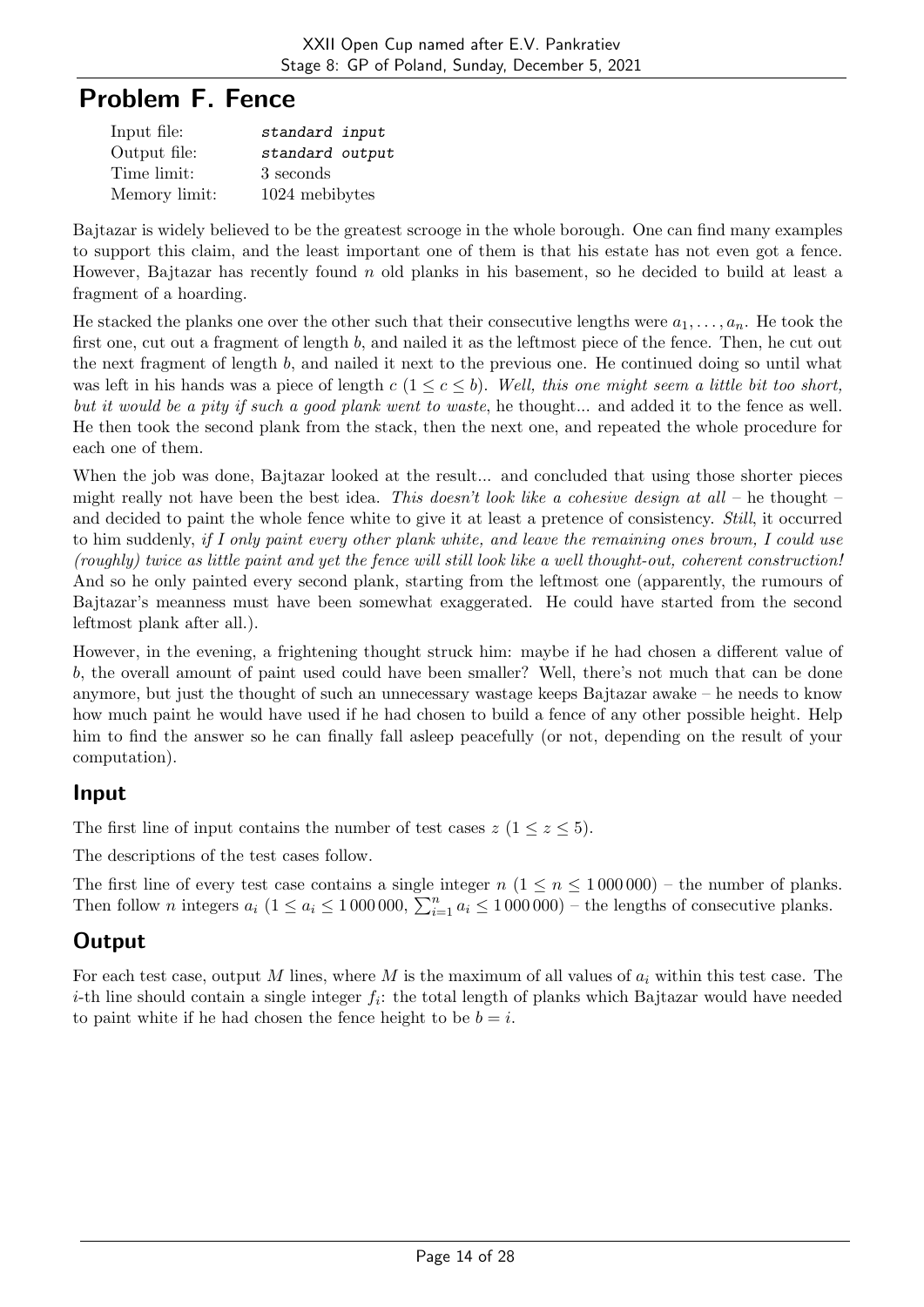| standard input | standard output |
|----------------|-----------------|
|                | 14              |
| 4              | 13              |
| 10 7 2 8       | 15              |
|                | 13              |
|                | 15              |
|                | 16              |
|                | 21              |
|                | 23              |
|                | 24              |
|                | 12              |
|                |                 |

## **Note**

For height  $b = 4$ , consecutive fence pickets would have heights:

4 4 2 4 3 2 4 4.

Bajtazar would have needed to paint the total length of  $4 + 2 + 3 + 4$ , so the answer in the 4-th line is 13.

For height  $b = 5$ , consecutive fence pickets would have heights:

5 5 5 2 2 5 3.

Bajtazar would have needed to paint the total length of  $5 + 5 + 2 + 3$ , so the answer in the 5-th line is 15.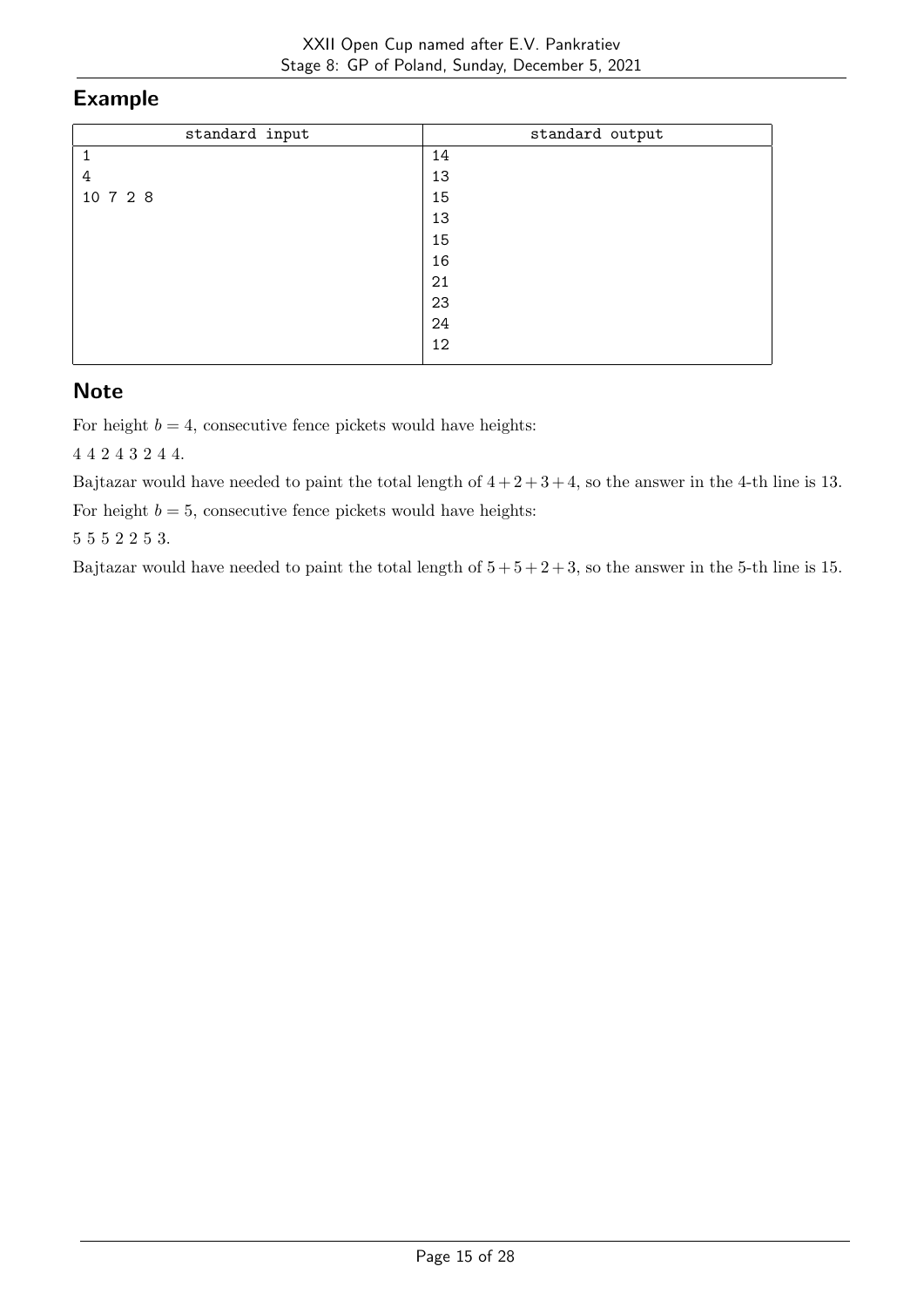# Problem G. Gebyte's Grind

| Input file:   | standard input  |
|---------------|-----------------|
| Output file:  | standard output |
| Time limit:   | 12 seconds      |
| Memory limit: | 1024 mebibytes  |

Like every spring, Gebyte the Witcher embarks on his trail, planning to get a taste of the witcher's craft and earn some coin while doing so. The trail stretches from west to east,  $n$  miles long; each mile one of three kinds of objects awaits:

• B  $b_i$ : A lair of a cruel beast, a terror known among the local peasants. When Gebyte steps into the lair, the beast within attacks him at once, wounding the witcher. If Gebyte survives the first blow, he quickly draws his silver sword and slains the beast. As a result, Gebyte's health changes according to

if  $H \leq b_i$  then *death* else  $H := H - b_i$ .

• K  $k_i$ : A local inn, which Gebyte (known for his weakness for booze) is sure to visit. If he stays at the tavern with health lower than  $k_i$ , having drank one barrel too many he dies before dawn. Otherwise, with a heavy hangover, and thus health lowered to  $k_i$ , he continues his journey. Gebyte's health changes according to

if  $H < k_i$  then *death* else  $H := k_i$ .

 $\bullet$  C  $c_i$ : A house of a powerful witch, whose magic and potions can heal wounds and drive the hangover away. If Gebyte meets the witch while having health below  $c_i$ , through witch's spells and decoctions his health raises to  $c_i$ . Gebyte's health changes according to

 $H := max(H, c_i).$ 

Now, the witcher wonders what part of the trail he should visit, so that he has a bit of fun but keeps his life. Days pass, and on the  $i$ -th day one of two things happens:

- One of the objects on the trail changes, for example the witch's house is bought by a local merchant and turned into a tavern, or a new beast crawls out from the underworld, burns an inn down, and sets down a lair in its place;
- Gebyte goes outside his house, sits under a tree, and wonders: if he started his journey at the  $i$ -th object, and travelled east, how far would he have gone without losing his life? Such questions are beyond the capabilities of a simple witcher, thus he asks you – a sorcerer known for mysterious coding magic – to answer them.

Note that the witcher only thinks about what to do, without actually embarking anywhere, so while the changes to the trail stay forever, every Gebyte's question is independent and in each his starting level of health equals  $H$ .

#### Input

The first line of input contains the number of test cases  $z/(1 \le z \le 100000)$ . The descriptions of the test cases follow.

The first line of a test case contains three integers n, q and H  $(1 \le n \le 2000000, 1 \le q \le 4000000,$  $1 \leq H \leq 10^{12}$ ) – the length of the trail, the number of days, and Gebyte's starting health.

The next *n* lines describe the initial state of the trail; *i*-th contains a letter denoting the type of the *i*-th object (B, K or C), and an integer  $(b_i, k_i$  or  $c_i$ ;  $1 \leq b_i, k_i, c_i \leq 10^{12}$ ) with the meaning as explained earlier.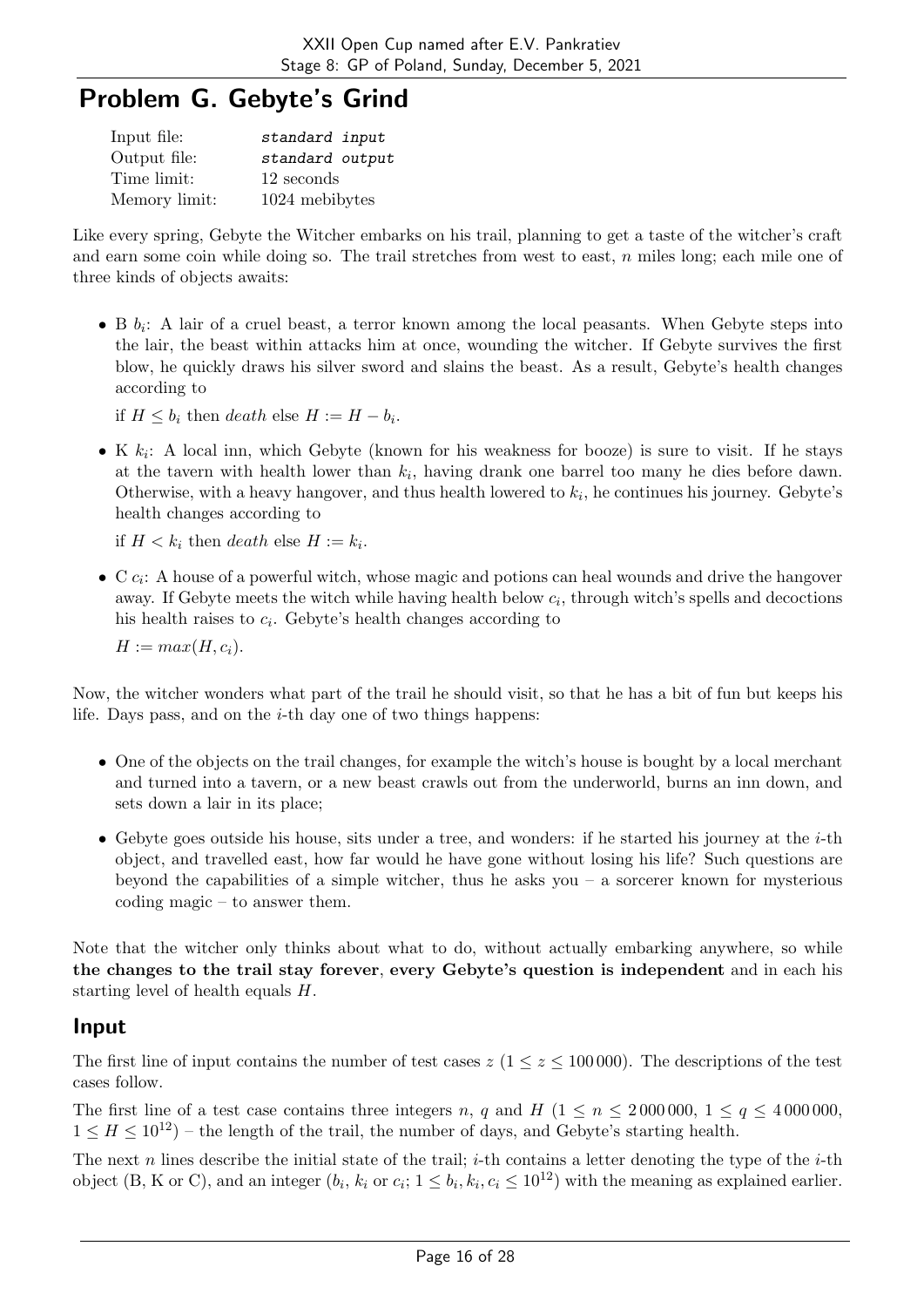The next q lines describe the subsequent days. The *i*-th line begins with a letter Z if on the *i*-th day there is a change to the trail, or D if instead Gebyte imagines another journey.

In case of a change to the trail, the rest of the line contains: an integer  $x_i$   $(1 \leq x_i \leq n)$ , denoting the index of the object undergoing a change, followed by a letter and an integer, in the same format as in the description of the initial state, denoting the new object. In case of Gebyte's imagined journey, the line contains an integer  $l_i$   $(1 \leq l_i \leq n)$ , denoting the object at which the journey should start.

The total length of all trails and the total number of days do not exceed 2 000 000 and 4 000 000 respectively.

## **Output**

For every test case, output answers for all Gebyte's questions in the order they appear on the input. For every question, output a single integer, denoting the index of the farthest object  $r_i$   $(l_i \leq r_i \leq n)$  which Gebyte can get to (and survive), or  $-1$  if he will be killed by the  $l_i$ -th object. The answer to the question asked the on  $i$ -th day should take into account all changes to the trail from earlier days.

### Example

| standard input  | standard output |
|-----------------|-----------------|
| $\mathbf{1}$    | $\overline{2}$  |
| 4 12 10         | 3               |
| C <sub>10</sub> | 4               |
| <b>B</b> 5      | $-1$            |
| K 5             | 3               |
| <b>B</b> 6      | 4               |
| Z 3 K 6         |                 |
| Z 1 C 11        |                 |
| D <sub>2</sub>  |                 |
| $D_1$           |                 |
| Z 3 C 1         |                 |
| D 3             |                 |
| Z 3 B 20        |                 |
| D 3             |                 |
| Z 1 C 31        |                 |
| $D_1$           |                 |
| Z 4 K 6         |                 |
| D<br>1          |                 |
|                 |                 |

## **Note**

The trail changes six times, in the following manner:

- [C 10, B 5, K 5, B 6] (initial state)
- [C 10, B 5, K 6, B 6] (1st day)
- [C 11, B 5, K 6, B 6] (2nd day)
- [C 11, B 5, C 1, B 6] (5th day)
- [C 11, B 5, B 20, B 6] (7th day)
- [C 31, B 5, B 20, B 6] (9th day)
- [C 31, B 5, B 20, K 6] (11th day)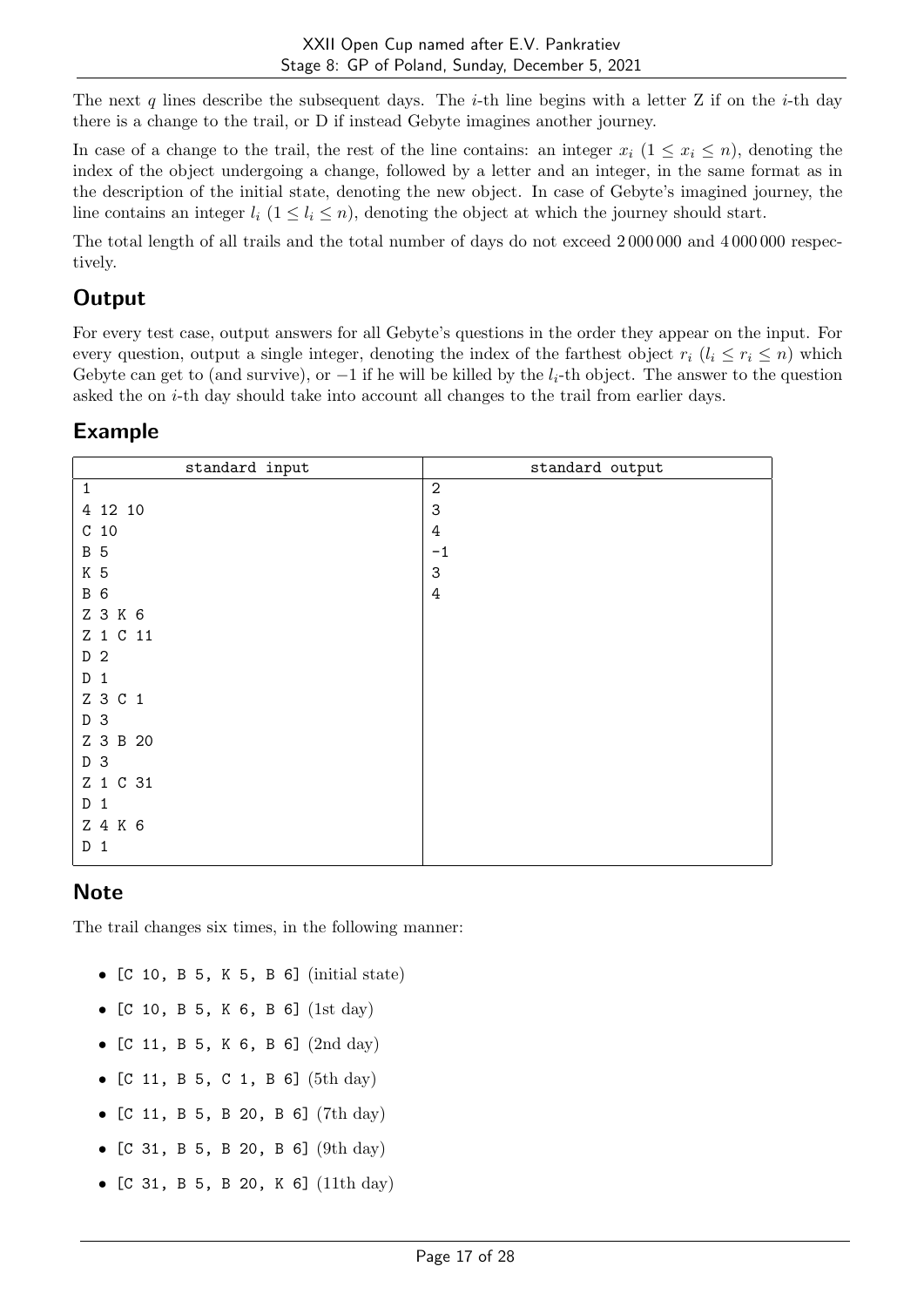During the remaining six days Gebyte is imagining various journeys.

On the third day, Gebyte starts with the second object. After slaying the beast, he is left with 5 health points – one short to survive the next object (an inn K 6). The farthest object Gebyte can reach is thus the second one.

On the fourth day, Gebyte starts with the first object; thanks to the witch he gains one extra health point, and survives the third object (inn), but fails at the last one (beast).

On the sixth day, Gebyte starts with the third object, which is now a witch C 1. With his health level unchanged he continues and kills a beast, which is the last object on the trail.

On the eighth day, Gebyte starts with a beast B 20, which he cannot defeat, so the answer is -1.

On the tenth day, Gebyte start with a powerful C 31, thanks to which he defeats the first two beasts, failing at the last one.

On the last day, Gebyte successfully travels through the entire trail.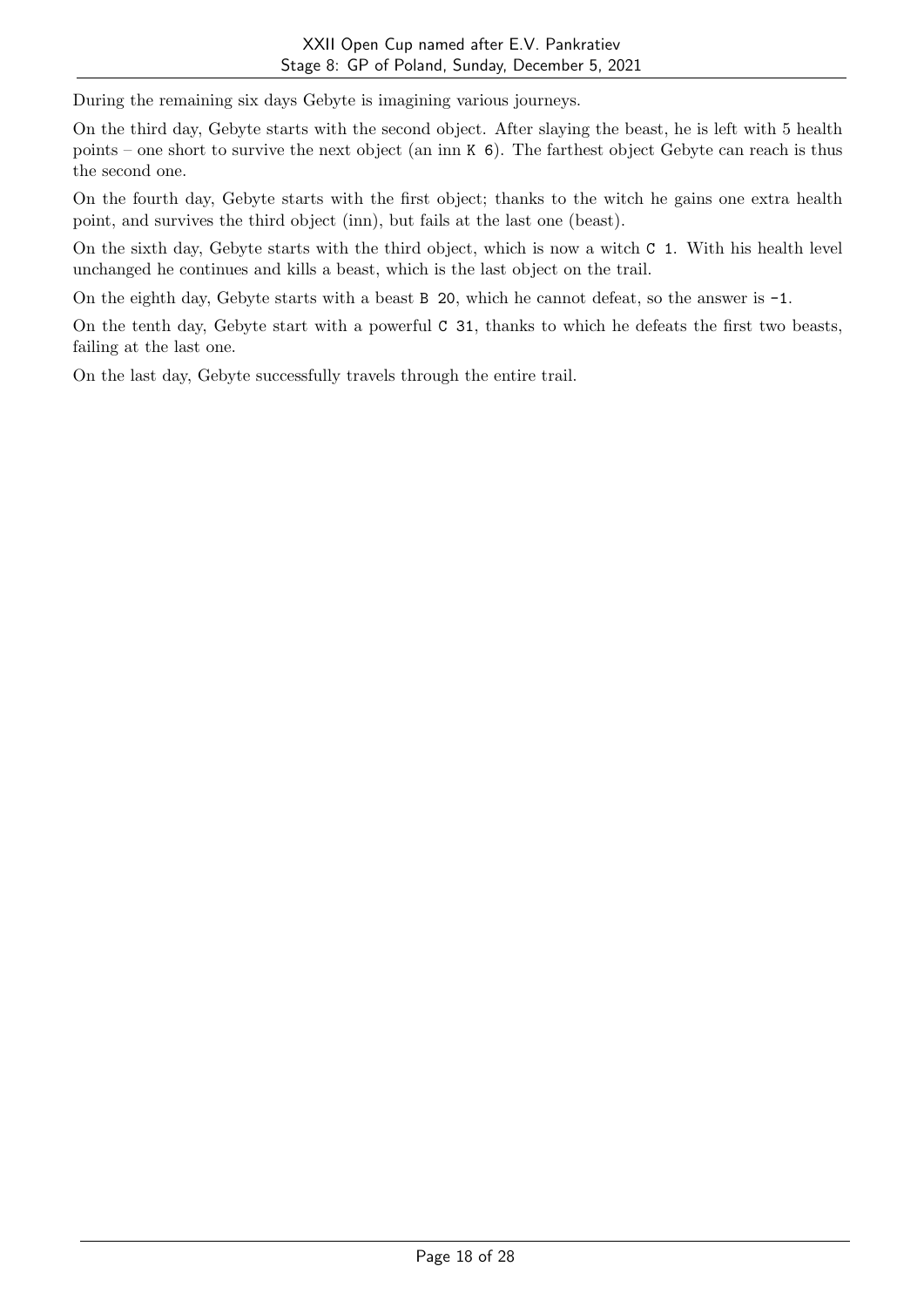# Problem H. Hidden Password

| Input file:   | standard input  |
|---------------|-----------------|
| Output file:  | standard output |
| Time limit:   | 3 seconds       |
| Memory limit: | 1024 mebibytes  |

After a successful internship, Bytholomew was hired as a senior cyber-security expert. To lead by example, he decided to finally heed his own advice and use two different passwords for his e-mail and for the Facepalm social media. Unfortunately, remembering two passwords proved too much for him. Moreover, he couldn't just plainly write the passwords somewhere, as it would be against another of his recommendations. But being a security expert, Bytholomew knew exactly what to do. He chose his favorite integer  $d > 0$  and wrote both passwords encoded with Caesar cipher with key d.

Pleased with his work, he looked at his notes and the horrible truth dawned on him: after the encoding, the first (e-mail) password became literally the second (Facepalm) password, while the second one turned into the first one. ,,Holy moly!" – Bytholomew exclaimed, as there was nothing more to say.

Now you too can become a security expert – knowing the first of Bytholomew's passwords, guess the second one, if possible.

## Input

The first line of input contains the number of test cases  $z$  ( $1 \leq z \leq 20$ ). The descriptions of the test cases follow.

Each test case is one word – the password – consisting of lowercase English letters, in a separate line. The password has at least 1 character and at most 200 000 characters.

The total number of characters in all passwords does not exceed 1 000 000.

# **Output**

For every given password, guess and output the second one in a separate line. If the second password cannot be determined (either because there is no solution or because there is more than one), output a single word NIE instead.

#### Example

| standard input | standard output |
|----------------|-----------------|
| cnffjbeq       | password        |

## **Note**

The Caesar cipher means substituting each letter with the one  $d$  places down the alphabet, treating alphabet as cyclic if necessary. E.g. for  $d=3$  the letter a is substituted by d, b by e,..., w changes into z, x to a, y to b and z to c.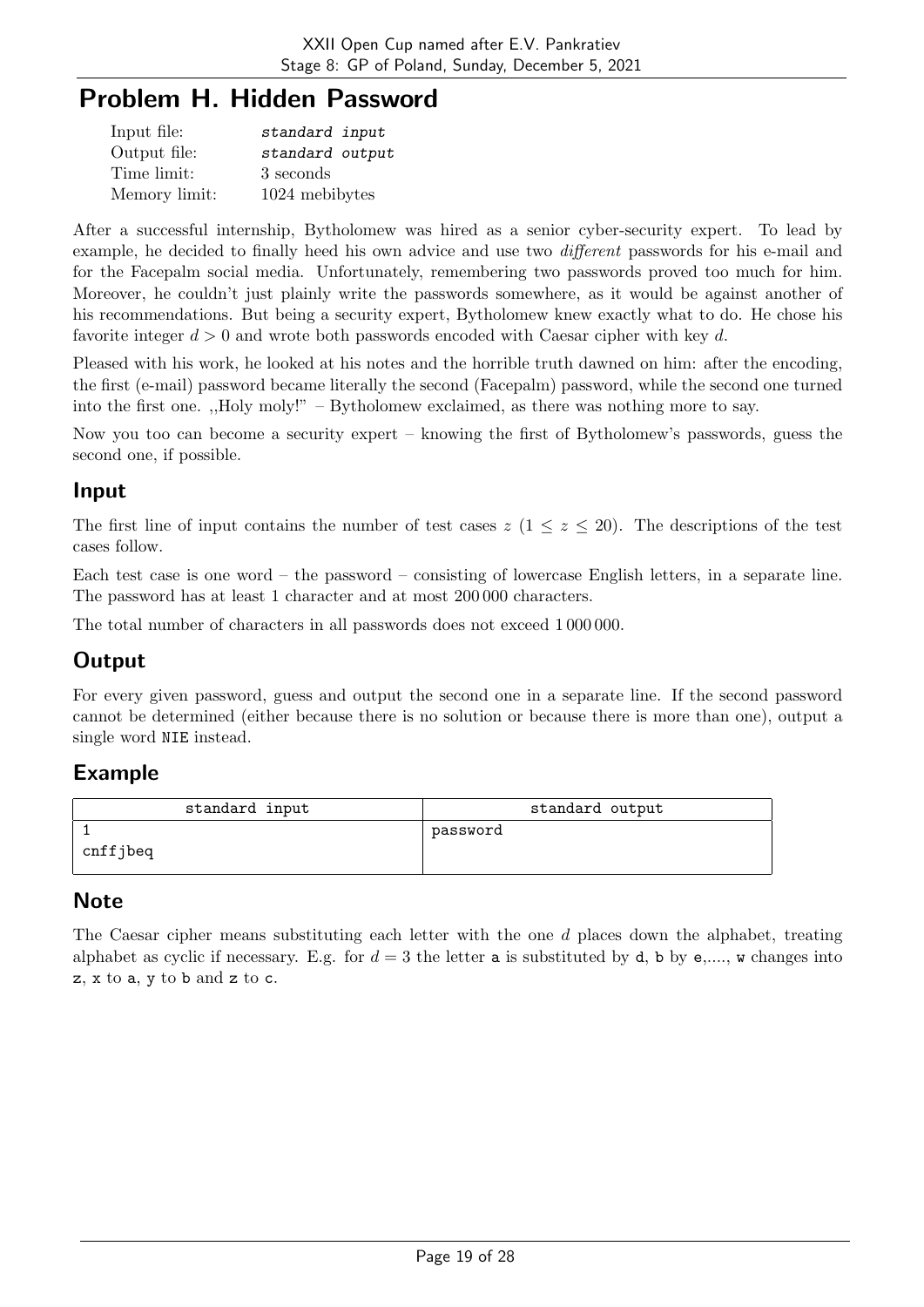# Problem I. Interesting Numbers

| Input file:   | standard input  |
|---------------|-----------------|
| Output file:  | standard output |
| Time limit:   | 3 seconds       |
| Memory limit: | 1024 mebibytes  |

The bitwise exclusive or, or simply XOR, is an operation denoted by  $\oplus$  which works on two integers by XOR-ing their corresponding bits: if  $x_i, y_i, z_i$  denote the *i*-th binary digit of x, y and z, where  $z = x \oplus y$ , then  $z_i = (x_i + y_i) \mod 2$ .

You are given a positive integer  $k$ . A sequence of integers is interesting if XOR of any its two elements is less than or equal  $k$ .

Given a sequence  $a_1, \ldots, a_n$ , determine the largest possible length of its interesting subsequence. (A subsequence is a sequence that can be derived from the given sequence by deleting zero or more elements.)

### Input

The first line of input contains the number of test cases  $z$  ( $1 \le z \le 1000$ ). The descriptions of the test cases follow.

The first line of each case contains two integers n,  $k$   $(1 \le n \le 30000, 1 \le k < 2^{20})$  – the length of the sequence, and the upper bound on maximum XOR of its two elements.

The second line contains *n* nonnegative integers  $a_1, \ldots, a_n$   $(0 \le a_i < 2^{20})$  – the given sequence described above.

The sum of  $n$  and  $k$  over all test cases do not exceed 200 000 and 3 200 000 respectively.

## **Output**

For every test case output a single integer – the maximum possible length of an interesting subsequence of the given sequence.

#### Example

| standard input   | standard output |
|------------------|-----------------|
|                  |                 |
|                  |                 |
| 3 12 9 10 16 3 4 |                 |

#### Note

The elements 3, 9, 10 and 3 form an interesting subsequence, as XOR of every pair is not larger then 11. For example  $9 \oplus 10 = 1001_2 \oplus 1010_2 = 11_2 = 3 \le 11$ . There is no subsequence consisting of five elements with the same property, e.g. the sequence  $(3, 9, 10, 3, 4)$  is not interesting because of  $4 \oplus 9 = 100_2 \oplus 1001_2 = 1101_2 = 13 > 11.$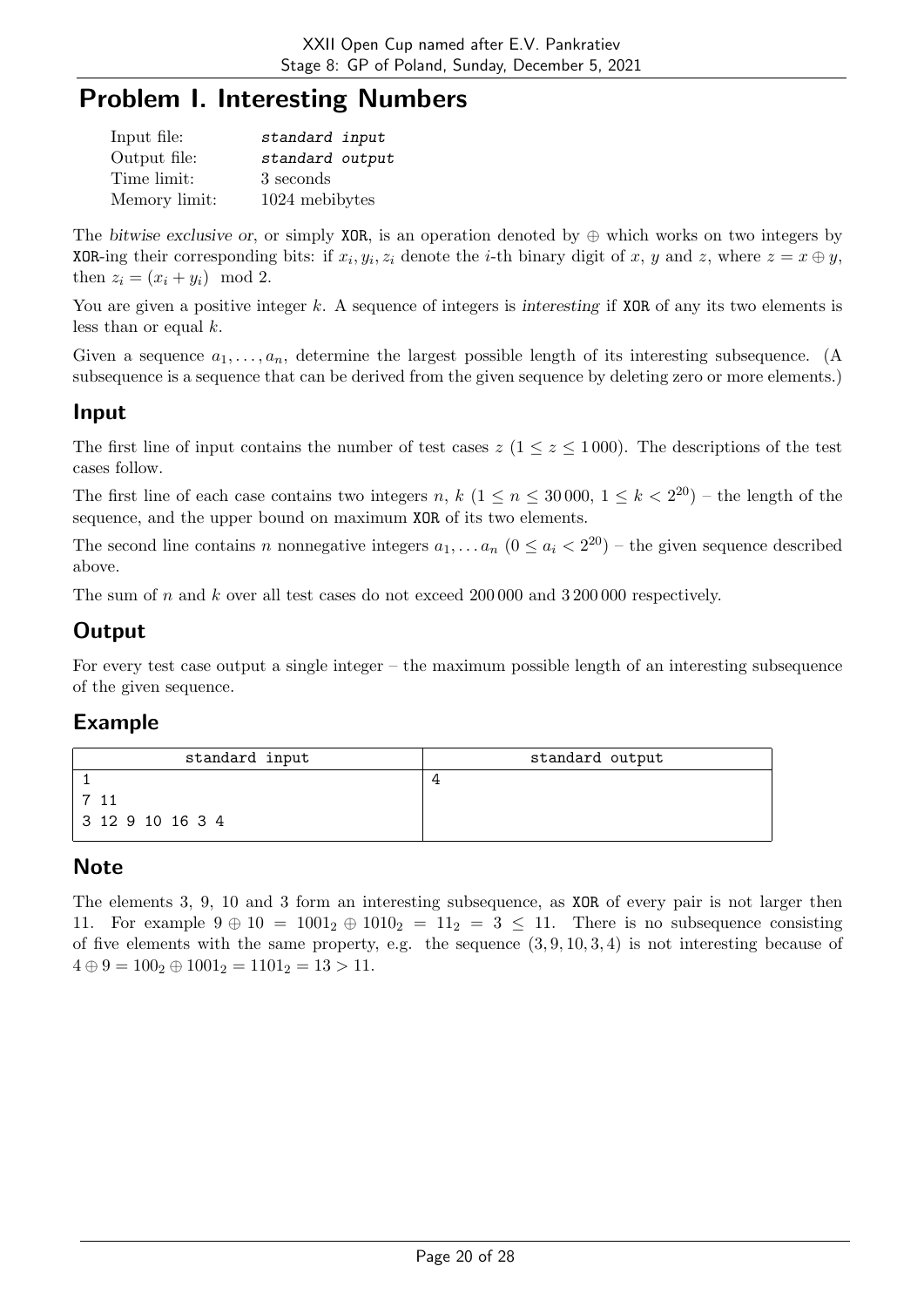# Problem J. Jungle Trail

| Input file:   | standard input  |
|---------------|-----------------|
| Output file:  | standard output |
| Time limit:   | 3 seconds       |
| Memory limit: | 1024 mebibytes  |

In the mobile game "Jungle Trail", you are given a rectangular  $n \times m$  board divided into  $n \cdot m$  squares. Each square is either empty, blocked (impassable) or contains a den of snakes, either poisonous or benign (not poisonous). If a square contains a den of snakes, then either all the snakes on a given field are poisonous, or all are benign.

The game allows you to tap any column or any row of the board. If you tap a column, all poisonous snakes in this column are turned to benign, and vice versa. Similarly, if you tap any row, all snakes in the row change their state. You can tap each row/column only once. If a den is in a tapped row as well as in a tapped column, its state returns to the original one.

After performing all those operations, you must find a trail through the jungle: a path which starts at the top left corner, in every move goes either one square down or one to the right, ends at the bottom right corner and never passes through a den of poisonous snakes or a blocked field.

#### Input

The first line of input contains the number of test cases  $z (1 \le z \le 500)$ . The descriptions of the test cases follow.

The first line contains two integers n and  $m (2 \leq n, m \leq 2000)$ .

Each of the following *n* lines contains *m* characters .,  $\#$ ,  $\theta$  (capital o) and  $\theta$  (at sign), meaning an empty square, blocked square, den of benign snakes and den of poisonous snakes, respectively. You may assume that the top left corner and the bottom right corner are not blocked.

Neither the sum of  $n$  values over all test cases nor the sum of all  $m$  values exceed 15000.

## **Output**

For every test case output the solution in the following format:

The first line should contain TAK if a jungle trail is possible or NIE if it isn't.

If the answer is TAK, in the next three lines output:

- A sequence of *n* characters  $T$  or  $N$ , the *i*-th character being  $T$  if the *i*-th row should be tapped,  $N$  if not;  $\Delta$  - A sequence of m characters T or N, determining in the same way whether the columns should be tapped; - A sequence of  $n + m - 2$  characters P or D denoting the trail: P means a move right, D means a move down.

#### Example

| standard input | standard output |
|----------------|-----------------|
|                | TAK             |
| 45             | NTNN            |
| $\dots$ #      | NNTNT           |
| <b>@@D@@</b>   | <b>DPPDDPP</b>  |
| ##@#0          |                 |
| $\ldots 0.0$   |                 |
|                |                 |

## **Note**

After tapping the rows and columns described on the output, the board is in the following state:

..#..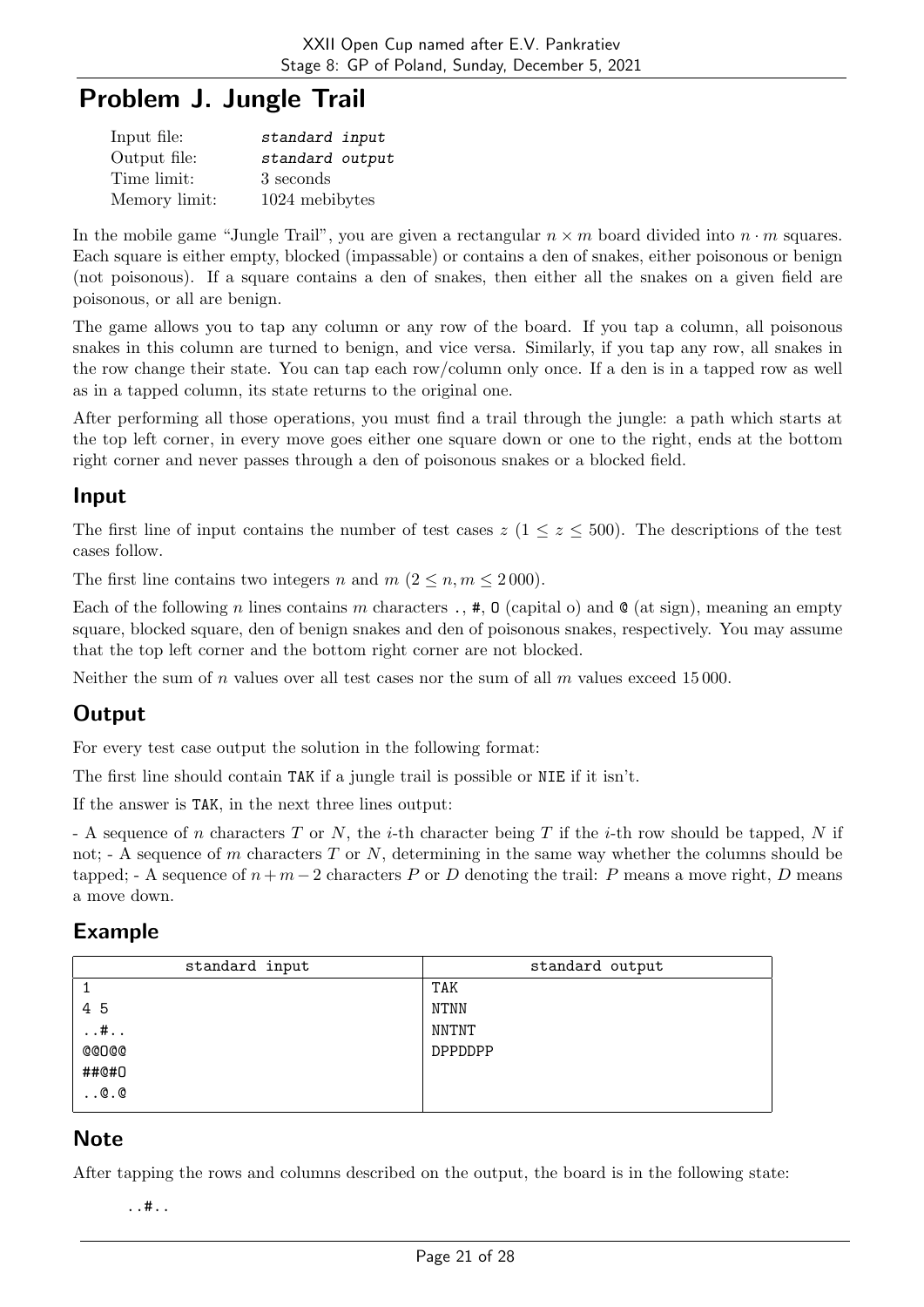OOOO@ ##O#@ ..O.O

Now the given path goes only through . and O squares.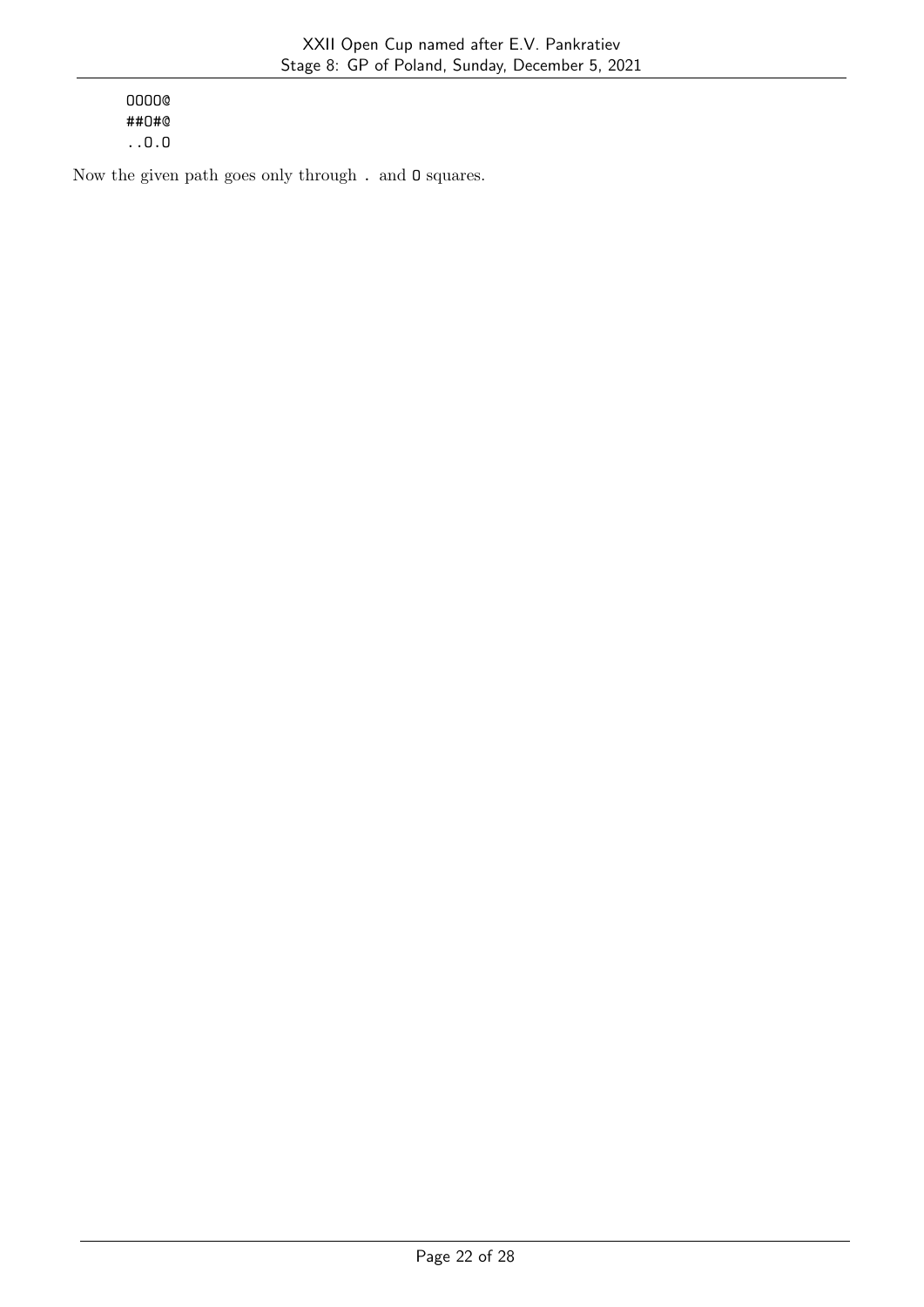# Problem K. Kitten and Roomba

| Input file:   | standard input  |
|---------------|-----------------|
| Output file:  | standard output |
| Time limit:   | 15 seconds      |
| Memory limit: | 1024 mebibytes  |

A little kitten of Bitus, Kapitan, does love sleeping! Sadly, the average quality of Kapitan's sleep has decreased significantly after its owner decided to buy Roomba – a robot vacuum cleaner. It seems the kitten is scared of Roomba as... well, it is fairly scared.

Bitus's house consists of *n* rooms connected by  $n - 1$  two-way corridors in such a way that it is possible to reach any room from any other one. Bitus noticed that whenever Roomba enters a room with Kapitan inside, the kitten awakes instantly and runs away to one of the neighbouring rooms, where it returns back to dreaming about playing with mice. Frightened Kapitan escapes the room blindly, so if there exists more than one room directly connected to the current one, then every neighbouring room is equally likely to chosen by Kapitan (in particular, it can escape to the room from which Roomba has just came from).

During one particularly long night shift at work, Bitus' opened the Roomba app and observed that during today's cleaning it visited rooms  $a_1, \ldots, a_m$  (in this order). A room can appear more than once in this sequence, but every two neighbouring rooms must be directly connected to each other. Bitus also remembers that initially the kitten had been sleeping in the room c. Moreover, it must hold that  $a_1 \neq c$ because observant Kapitan would never ever sleep in one room with Roomba!

Now Bitus wonders what is the *expected value* of the number of times Roomba has woken Kapitan during the cleaning session. Please help Bitus to find the answer so he can finally return back to work.

#### Input

The first line of input contains the number of test cases  $z$  ( $1 \le z \le 6000$ ). The descriptions of the test cases follow.

The first line of a test case contains two integers n,  $c$  ( $2 \le n \le 1000000$ ,  $1 \le c \le n$ ), the number of rooms in Bitus's house and the identifier of the room where Kapitan sleeps initially.

The following  $n-1$  describe corridors. Each of them contains two integers  $u_i, v_i$  ( $1 \leq u_i, v_i \leq n$ ,  $u_i \neq v_i$ ) signifying that the rooms  $u_i$  and  $v_i$  are connected. You can assume that you can reach every room from any other.

The next line contains the number of rooms  $m(1 \le m \le 5000000)$  visited by Roomba during the cleaning session.

The last line of the test case contains a sequence of m integers  $a_i$  (1  $\le a_i \le n$ ) – the rooms visited (in this order) by Roomba. Every two subsequent rooms are connected with a corridor; moreover, assume that  $a_1 \neq c$ .

The sum of values of  $n + m$  over all test cases does not exceed 12000000.

## **Output**

For every test case print one real number  $e$  – the expected number of times Roomba entered a room with Kapitan inside. Your answer will be considered correct if its absolute or relative error does not exceed  $10^{-5}$ . Namely, if your answer is a, and the correct value is b, then your answer will be accepted if  $\frac{|a-b|}{\max(1,b)} \leq 10^{-5}$ .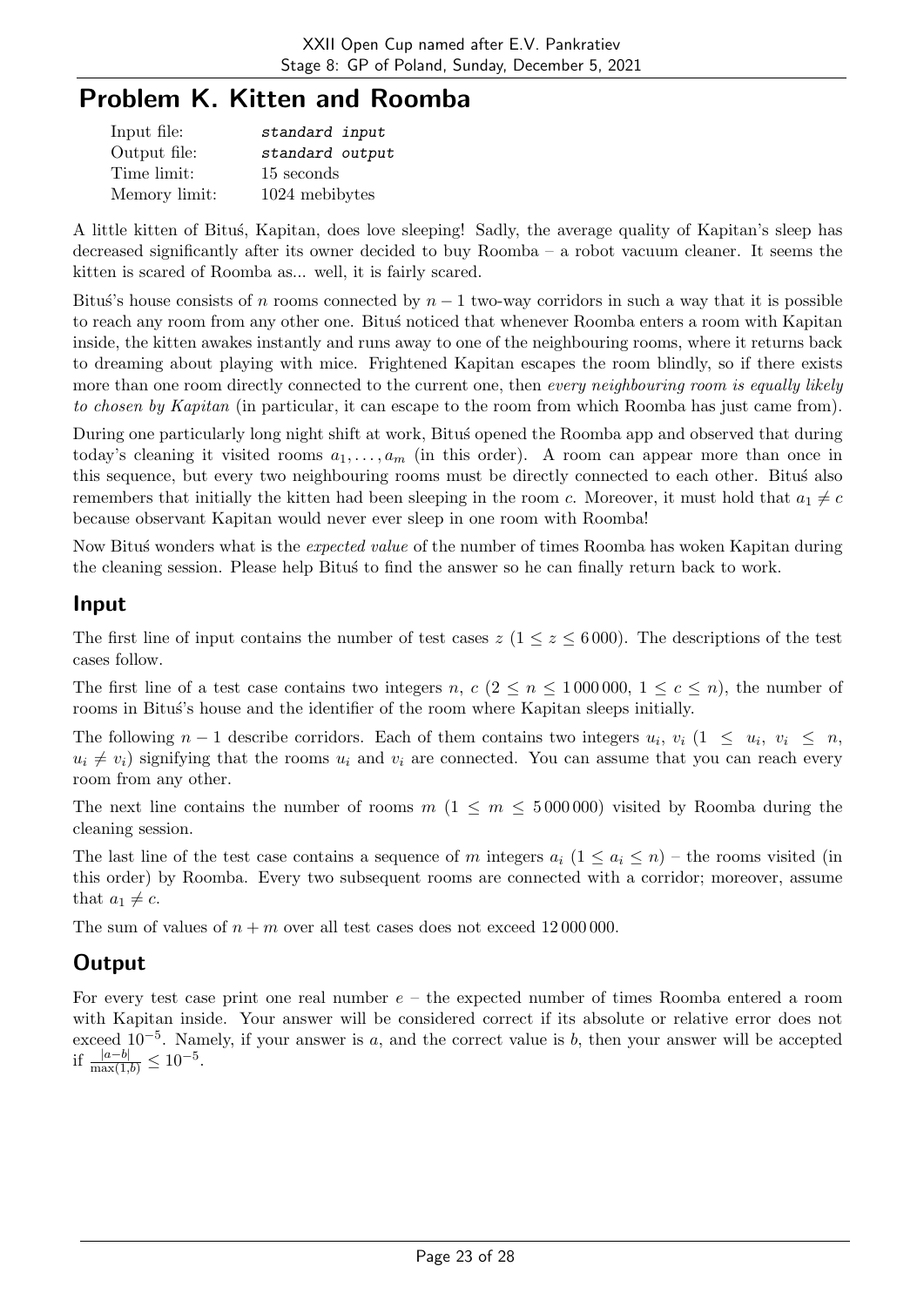| standard input | standard output  |
|----------------|------------------|
|                | 1.66666666666667 |
| 4 2            |                  |
| 1 <sub>2</sub> |                  |
| 2 <sub>3</sub> |                  |
| 4 2            |                  |
| 4              |                  |
| 1 2 3 2        |                  |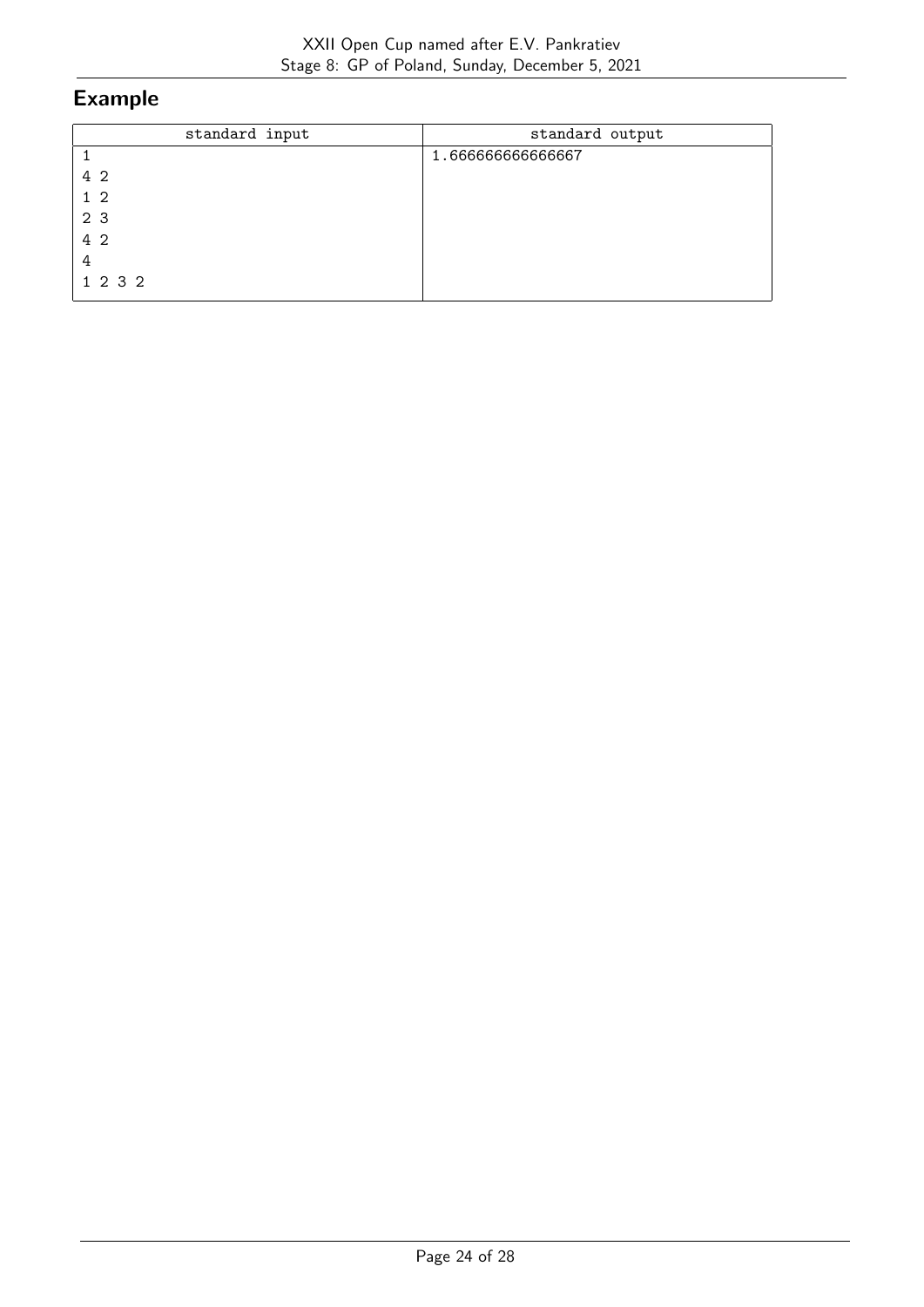# Problem L. Lemurs

| Input file:   | standard input  |
|---------------|-----------------|
| Output file:  | standard output |
| Time limit:   | 4 seconds       |
| Memory limit: | 1024 mebibytes  |

Bajtazar has been sent on a mission to the jungle. He is going to study the behaviour of newly discovered species – taxicab lemurs.

The jungle has a rectangular shape with dimensions  $n \times m$ . Taxicab lemurs are already known to be group animals. Furthermore, each group of lemurs inhabits only one cell of the jungle, i.e. a single cell with coordinates  $(x, y)$ , where  $1 \le x \le n$  and  $1 \le y \le m$ . But the most fascinating aspect of their behaviour lies in their foraging area: if some group of lemurs inhabits a cell with coordinates  $(x, y)$ , then their foraging area is bounded by a ball with radius  $k$  in the taxicab metric. In other words, the foraging area of this group of lemurs is the set of cells with coordinates  $(x', y')$  satisfying  $|x - x'| + |y - y'| \leq k$ and  $1 \leq x' \leq n, 1 \leq y' \leq m$ . The constant k is universal for all taxicab lemurs.

The last taxicab lemur's researcher has disappeared under unknown circumstances and the only thing he left behind was an  $n$  by  $m$  map with some cells marked as taxicab lemurs' foraging area (the circumstances of this event are still unclear; the latest theory suggests that the newly discovered species of lemurs may not be herbivorous after all...). Slightly disturbed by that story, Bajtazar is currently wondering if this map is reliable. Therefore he would like to check if there exists such a set of groups of taxicab lemurs, that their foraging area would match precisely the cells marked on the map.

Help Bajtazar and find the answer to his bugging question. He will certainly be grateful till his very last days!

#### Input

The first line of input contains the number of test cases  $z (1 \le z \le 4000)$ . The descriptions of the test cases follow.

The first line of each test case consists of numbers  $n, m, k$  ( $1 \leq n, m, k \leq 1000$ ) with meaning as described in the task statement.

The next  $n$  lines describe the map. If, according to the map, the taxicab lemurs forage on a cell with coordinates  $(i, i)$ , then in the *i*-th line on *j*-th position will be a character x, otherwise this character will be a dot.

The sum  $n + m + k$  over all the test cases does not exceed 100 000.

## **Output**

For each test case print a single line. If the answer to Bajtazar's question is yes, print TAK, otherwise print NIE.

## Example

| standard input           | standard output |
|--------------------------|-----------------|
| $\overline{2}$           | TAK             |
| 3 3 1                    | NIE             |
| . <sub>XX</sub>          |                 |
| XXX                      |                 |
| XX.                      |                 |
| 3 4 1                    |                 |
| $\boldsymbol{\ldots}$ XX |                 |
| X.XX                     |                 |
| $x \cdot x$              |                 |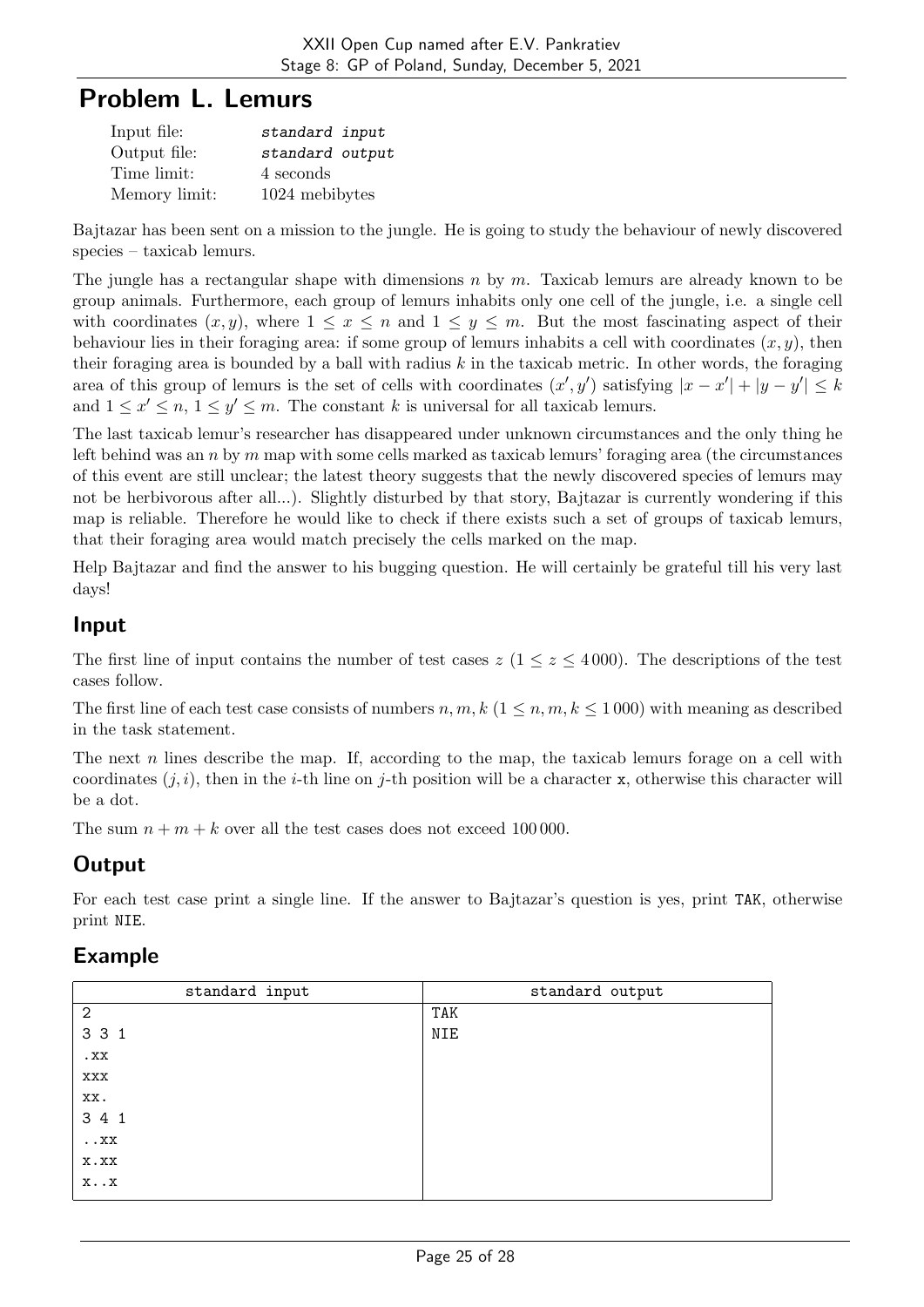### **Note**

In the first test case, the marked foraging area is generated by a set of 3 groups of lemurs inhabiting cells with coordinates  $(1, 3), (2, 2)$  and  $(3, 1)$ .

In the second test case, there does not exists such a set of groups of lemurs that would generate the foraging area described by the map.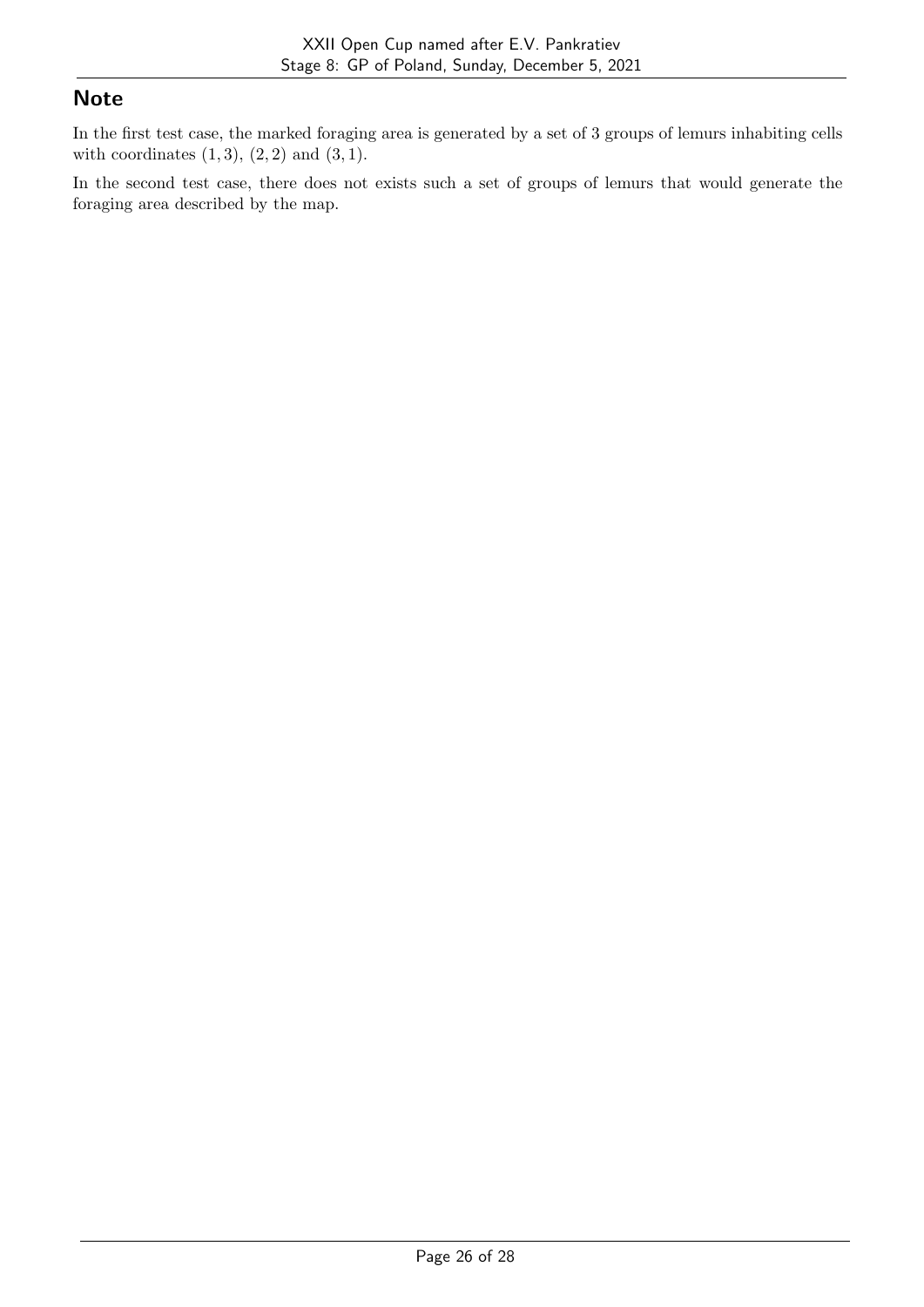# Problem M. Median

| Input file:   | standard input  |
|---------------|-----------------|
| Output file:  | standard output |
| Time limit:   | 5 seconds       |
| Memory limit: | 1024 mebibytes  |

Yaawn... you really shouldn't have played on ByteStation till 3 AM. You begin to slowly drift away, immersed by the monotone voice of your algorithms professor...

Wait. What happened? It seems that you fell asleep during online classes, and slept through the entire afternoon, night, and the next morning. But that means... the exam! Barely catching your breath, you bust into the classroom precisely when the professor is beginning to explain the problem statement.

The task at the exam is to compute the median of a sequence, defined as the middle element in the sorted order (if the length of the sequence is even, the median is the smaller out of the two middle values). You're supposed to write down the pseudocode of a solution, and then simulate it on an example sequence provided by the professor.

Reaching into the depths of your memory, you seem to recall something like that appearing during the lecture. Some sort of a magic algorithm... magic threes? Yaawn, the memory itself makes you sleepy again. You somehow split the sequence into parts, solve them recursively, and then combine...?

Based on the bits and pieces that you remembered, you came up with the following algorithm:

```
function magicThrees(sequence)
```

```
if the length of the sequence is no more than 2 then
  return the smallest value in sequence
otherwise
 part_1, part_2, part_3 = splitIntoThreeParts(sequence)
 median_i = magicThrees(part_i) dla i = 1, 2, 3
  return the median of [median_1, median_2, median_3]
```
where splitIntoThreeParts divides the sequence into three connected fragments, with lengths as close to each other as possible. Concretely, the fragments will have lengths  $[s, s, s]$ ,  $[s + 1, s, s]$  or  $[s$ + 1, s + 1, s], depending on the length of the original sequence. For example, the sequence [8, 2, 6, 6, 3, 5, 7, 1] will be divided into [8, 2, 6], [6, 3, 5] and [7, 1].

After leaving the exam, you realized that your algorithm is not so magical after all, as it doesn't always work. Maybe, at least, it has worked on the example sequence from the exam... Unfortunately, your memory of that sequence is as fuzzy as the one of the algorithm itself: while you do remember almost all elements of the sequence from the exam, you're not sure about a few of the values. However, you do remember the overall bounds on all values appearing in the sequence: all elements were supposed to lie in a (closed) interval  $[0, m-1]$ .

Calculate the number of ways to choose the values you don't know, in such a way that magicThrees executed on the resulting sequence returns the correct median (as defined above). As the answer may be very large, it's enough if you find its remainder modulo  $10^9 + 7$ .

#### Input

The first line of input contains the number of test cases  $z$ . The descriptions of the test cases follow.

The first line of a test case contains two integers n, m  $(n \geq 1, 1 \leq m \leq 10^9)$ , denoting the length of the test sequence and the bound on the values of its elements.

The second line contains the test sequence, described as *n* integers from the range  $[-1, m - 1]$ , where elements with unknown values are denoted by  $-1$ .

If we denote the number of unknown values by  $q$ , then every test case belongs to one of the following